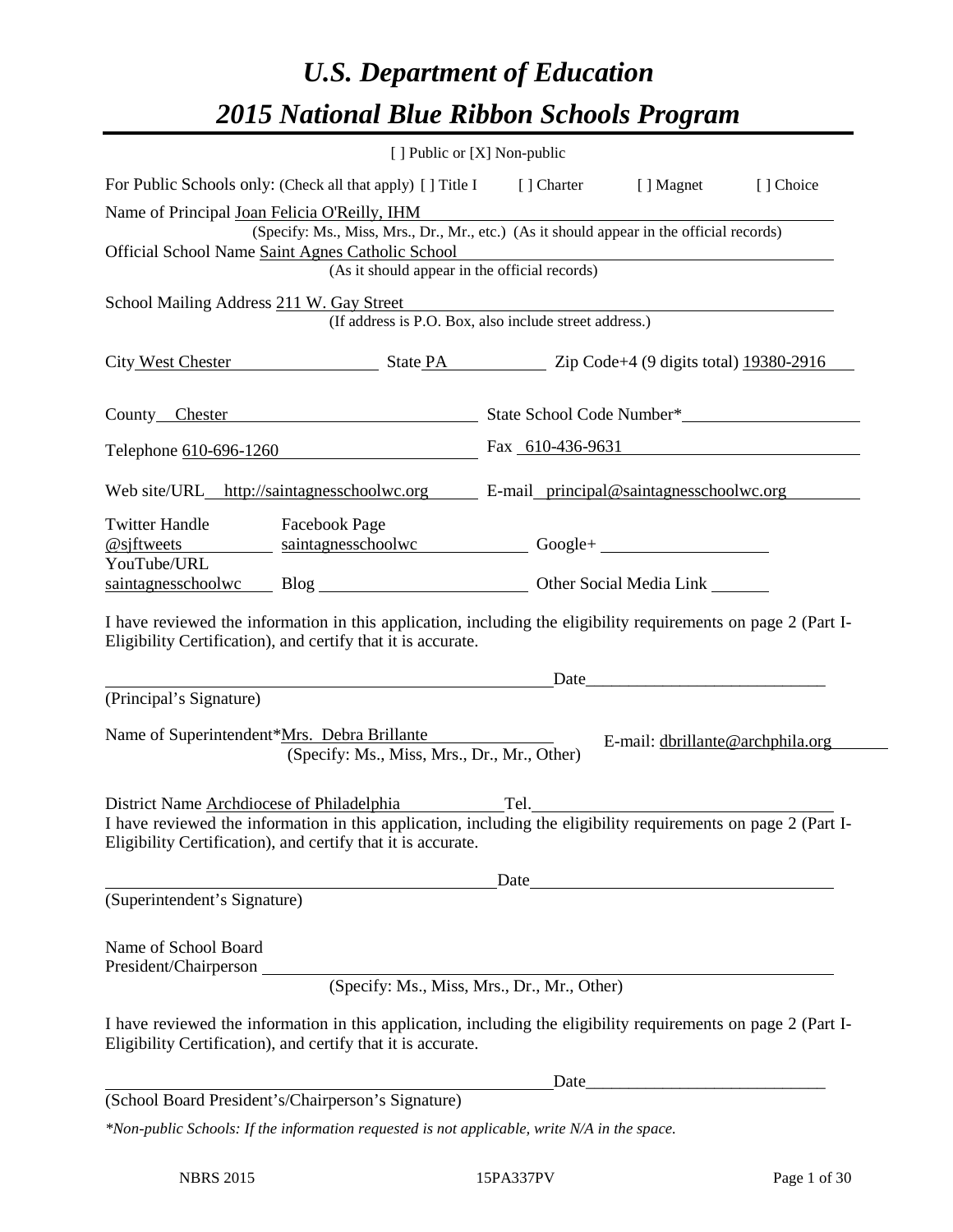#### **Include this page in the school's application as page 2.**

The signatures on the first page of this application (cover page) certify that each of the statements below concerning the school's eligibility and compliance with U.S. Department of Education, Office for Civil Rights (OCR) requirements is true and correct.

- 1. The school configuration includes one or more of grades K-12. (Schools on the same campus with one principal, even a K-12 school, must apply as an entire school.)
- 2. The school has made its Annual Measurable Objectives (AMOs) or Adequate Yearly Progress (AYP) each year for the past two years and has not been identified by the state as "persistently dangerous" within the last two years.
- 3. To meet final eligibility, a public school must meet the state's AMOs or AYP requirements in the 2014-2015 school year and be certified by the state representative. Any status appeals must be resolved at least two weeks before the awards ceremony for the school to receive the award.
- 4. If the school includes grades 7 or higher, the school must have foreign language as a part of its curriculum.
- 5. The school has been in existence for five full years, that is, from at least September 2008 and each tested grade must have been part of the school for the past three years.
- 6. The nominated school has not received the National Blue Ribbon Schools award in the past five years: 2009, 2010, 2011, 2012, or 2013.
- 7. The nominated school has no history of testing irregularities, nor have charges of irregularities been brought against the school at the time of nomination. The U.S. Department of Education reserves the right to disqualify a school's application and/or rescind a school's award if irregularities are later discovered and proven by the state.
- 8. The nominated school or district is not refusing Office of Civil Rights (OCR) access to information necessary to investigate a civil rights complaint or to conduct a district-wide compliance review.
- 9. The OCR has not issued a violation letter of findings to the school district concluding that the nominated school or the district as a whole has violated one or more of the civil rights statutes. A violation letter of findings will not be considered outstanding if OCR has accepted a corrective action plan from the district to remedy the violation.
- 10. The U.S. Department of Justice does not have a pending suit alleging that the nominated school or the school district as a whole has violated one or more of the civil rights statutes or the Constitution's equal protection clause.
- 11. There are no findings of violations of the Individuals with Disabilities Education Act in a U.S. Department of Education monitoring report that apply to the school or school district in question; or if there are such findings, the state or district has corrected, or agreed to correct, the findings.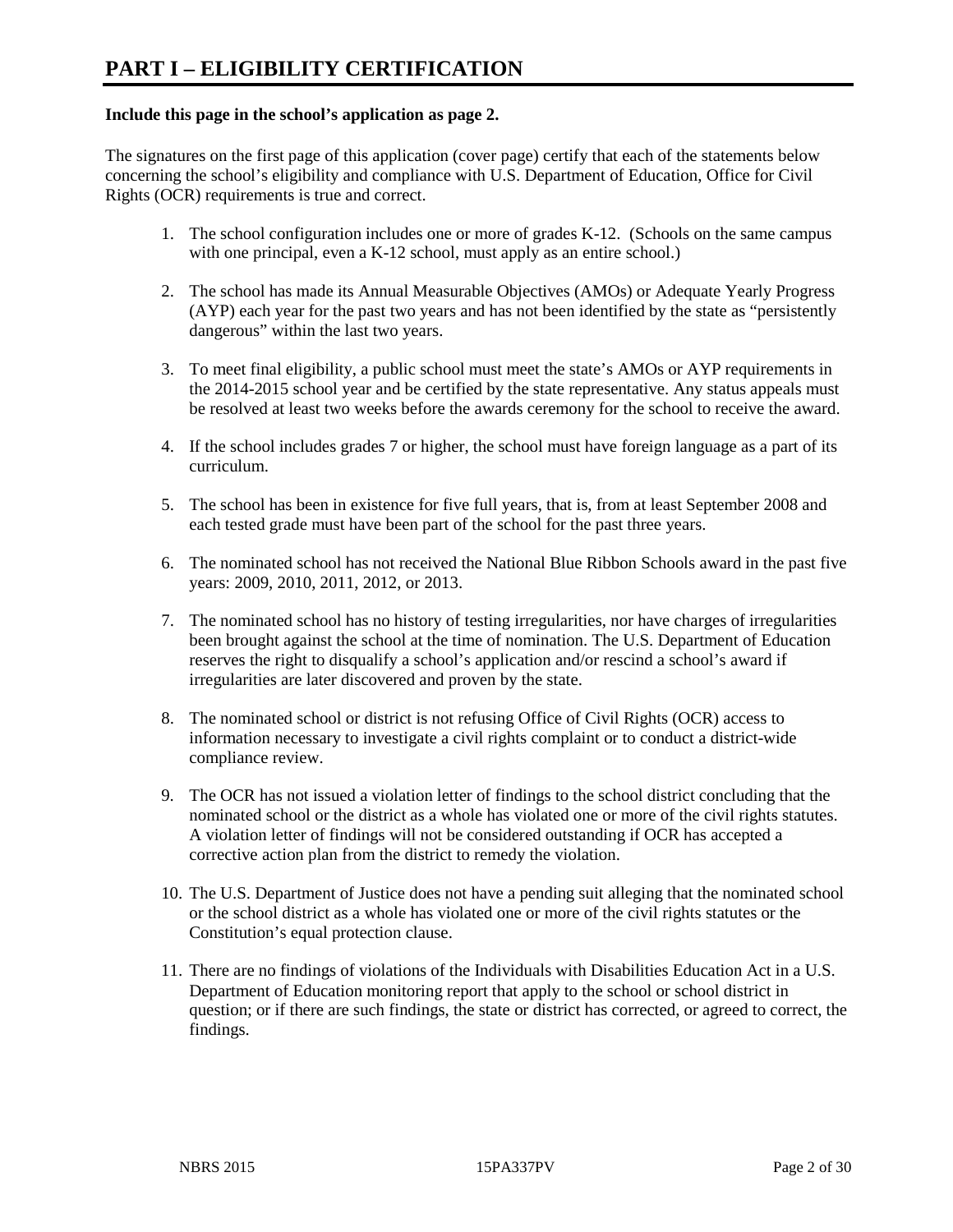# **PART II - DEMOGRAPHIC DATA**

#### **All data are the most recent year available.**

**DISTRICT** (Question 1 is not applicable to non-public schools)

| -1. | Number of schools in the district<br>(per district designation): | $\underline{0}$ Elementary schools (includes K-8)<br>0 Middle/Junior high schools<br>0 High schools |
|-----|------------------------------------------------------------------|-----------------------------------------------------------------------------------------------------|
|     |                                                                  |                                                                                                     |
|     |                                                                  | $0 K-12$ schools                                                                                    |

0 TOTAL

**SCHOOL** (To be completed by all schools)

- 2. Category that best describes the area where the school is located:
	- [] Urban or large central city
	- [ ] Suburban with characteristics typical of an urban area
	- [X] Suburban
	- [ ] Small city or town in a rural area
	- [ ] Rural
- 3.  $8$  Number of years the principal has been in her/his position at this school.
- 4. Number of students as of October 1 enrolled at each grade level or its equivalent in applying school:

| Grade                           | # of         | # of Females   | <b>Grade Total</b> |
|---------------------------------|--------------|----------------|--------------------|
|                                 | <b>Males</b> |                |                    |
| <b>PreK</b>                     | 8            | 8              | 16                 |
| K                               | 30           | 20             | 50                 |
| $\mathbf{1}$                    | 22           | 22             | 44                 |
| $\overline{2}$                  | 20           | 20             | 40                 |
| 3                               | 13           | 15             | 28                 |
| 4                               | 22           | 18             | 40                 |
| 5                               | 25           | 21             | 46                 |
| 6                               | 15           | 14             | 29                 |
| 7                               | 13           | 16             | 29                 |
| 8                               | 23           | 21             | 44                 |
| 9                               | 0            | $\overline{0}$ | 0                  |
| 10                              | 0            | 0              | 0                  |
| 11                              | 0            | 0              | 0                  |
| 12                              | 0            | 0              | 0                  |
| <b>Total</b><br><b>Students</b> | 191          | 175            | 366                |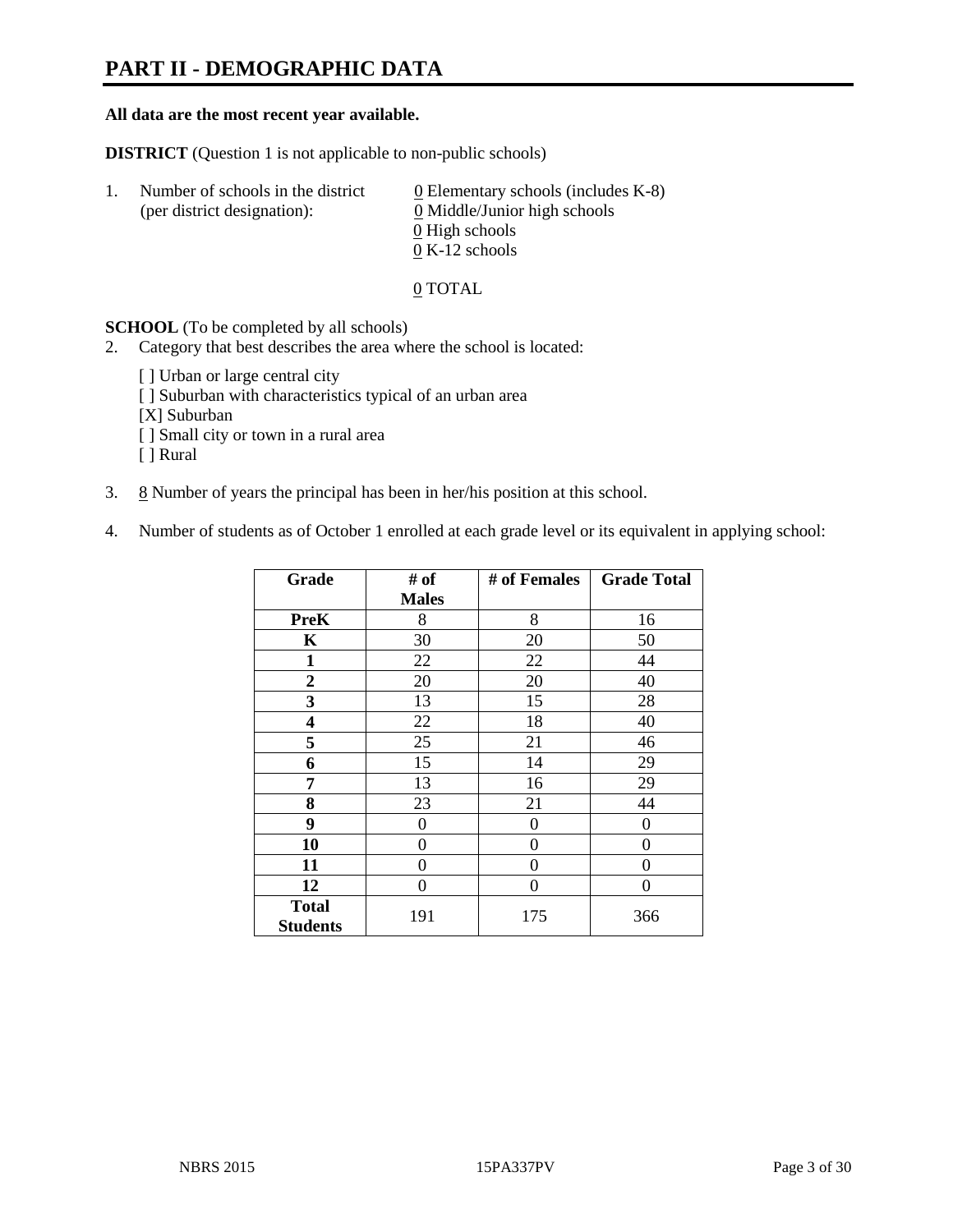the school: 2 % Asian

5. Racial/ethnic composition of  $\qquad \qquad \underline{0}$  % American Indian or Alaska Native

2 % Black or African American

5 % Hispanic or Latino

0 % Native Hawaiian or Other Pacific Islander

- 87 % White
- 4 % Two or more races
	- **100 % Total**

(Only these seven standard categories should be used to report the racial/ethnic composition of your school. The Final Guidance on Maintaining, Collecting, and Reporting Racial and Ethnic Data to the U.S. Department of Education published in the October 19, 2007 *Federal Register* provides definitions for each of the seven categories.)

6. Student turnover, or mobility rate, during the 2013 - 2014 year: 1%

This rate should be calculated using the grid below. The answer to (6) is the mobility rate.

| <b>Steps For Determining Mobility Rate</b>         | Answer |
|----------------------------------------------------|--------|
| $(1)$ Number of students who transferred to        |        |
| the school after October 1, 2013 until the         |        |
| end of the school year                             |        |
| (2) Number of students who transferred             |        |
| <i>from</i> the school after October 1, 2013 until |        |
| the end of the 2013-2014 school year               |        |
| (3) Total of all transferred students [sum of      | 2      |
| rows $(1)$ and $(2)$ ]                             |        |
| (4) Total number of students in the school as      | 366    |
| of October 1                                       |        |
| (5) Total transferred students in row (3)          |        |
| divided by total students in row (4)               | 0.005  |
| $(6)$ Amount in row $(5)$ multiplied by 100        |        |

# 7. English Language Learners (ELL) in the school: 3 %

10 Total number ELL

Number of non-English languages represented: 3 Specify non-English languages: Spanish, Chinese, Filipino

8. Students eligible for free/reduced-priced meals: 7%

Total number students who qualify: 24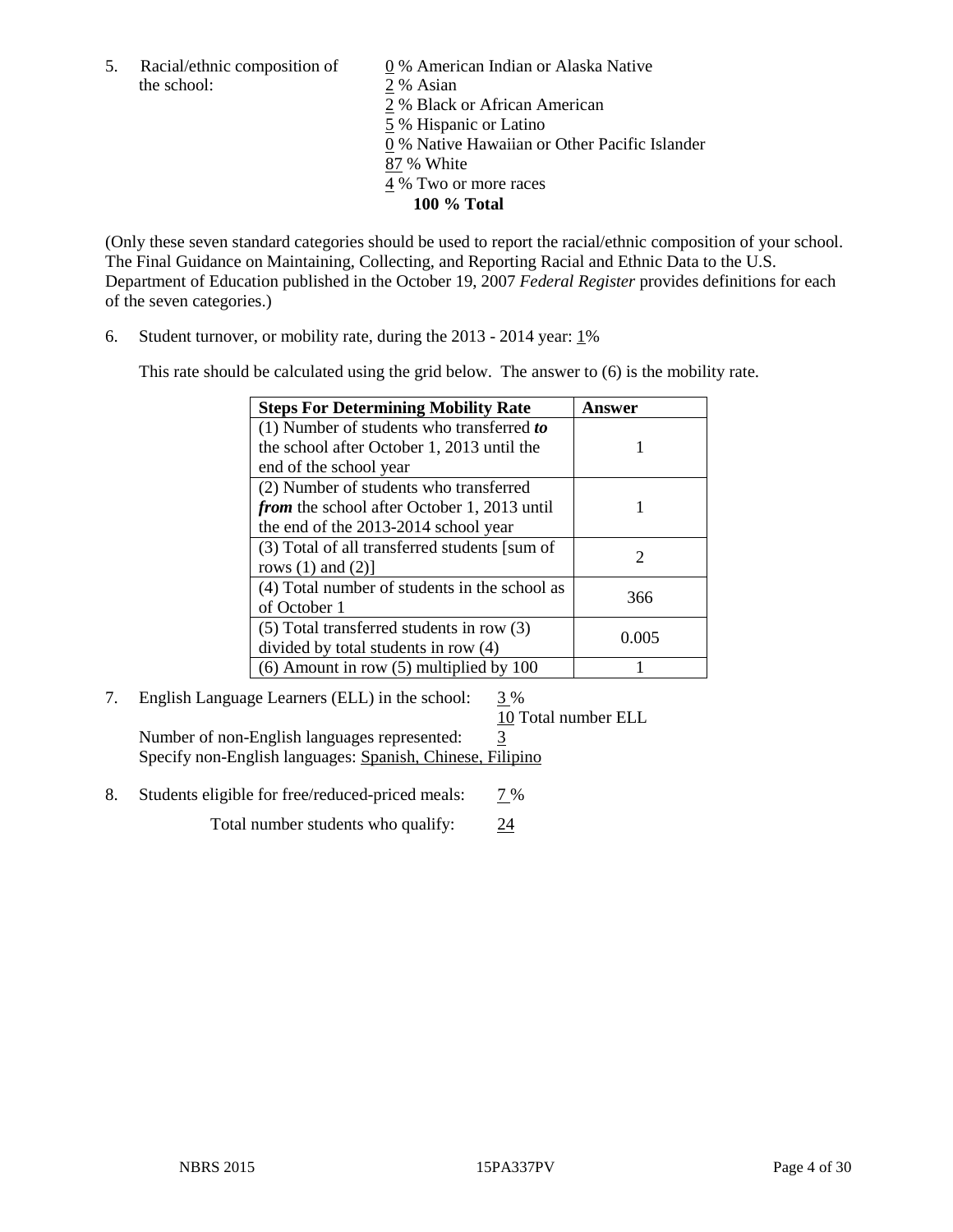$\frac{2}{1}$  Total number of students served

Indicate below the number of students with disabilities according to conditions designated in the Individuals with Disabilities Education Act. Do not add additional categories.

| 0 Autism                | <b>Q</b> Orthopedic Impairment                |
|-------------------------|-----------------------------------------------|
| 0 Deafness              | 3 Other Health Impaired                       |
| 0 Deaf-Blindness        | 4 Specific Learning Disability                |
| 0 Emotional Disturbance | $\underline{0}$ Speech or Language Impairment |
| $Q$ Hearing Impairment  | 0 Traumatic Brain Injury                      |
| 0 Mental Retardation    | 0 Visual Impairment Including Blindness       |
| 0 Multiple Disabilities | 0 Developmentally Delayed                     |
|                         |                                               |

10. Use Full-Time Equivalents (FTEs), rounded to nearest whole numeral, to indicate the number of personnel in each of the categories below:

|                                       | <b>Number of Staff</b> |
|---------------------------------------|------------------------|
| Administrators                        |                        |
| Classroom teachers                    | 20                     |
| Resource teachers/specialists         |                        |
| e.g., reading, math, science, special |                        |
| education, enrichment, technology,    |                        |
| art, music, physical education, etc.  |                        |
| Paraprofessionals                     |                        |
| Student support personnel             |                        |
| e.g., guidance counselors, behavior   |                        |
| interventionists, mental/physical     |                        |
| health service providers,             |                        |
| psychologists, family engagement      |                        |
| liaisons, career/college attainment   |                        |
| coaches, etc.                         |                        |
|                                       |                        |

11. Average student-classroom teacher ratio, that is, the number of students in the school divided by the FTE of classroom teachers, e.g.,  $22:1$  18:1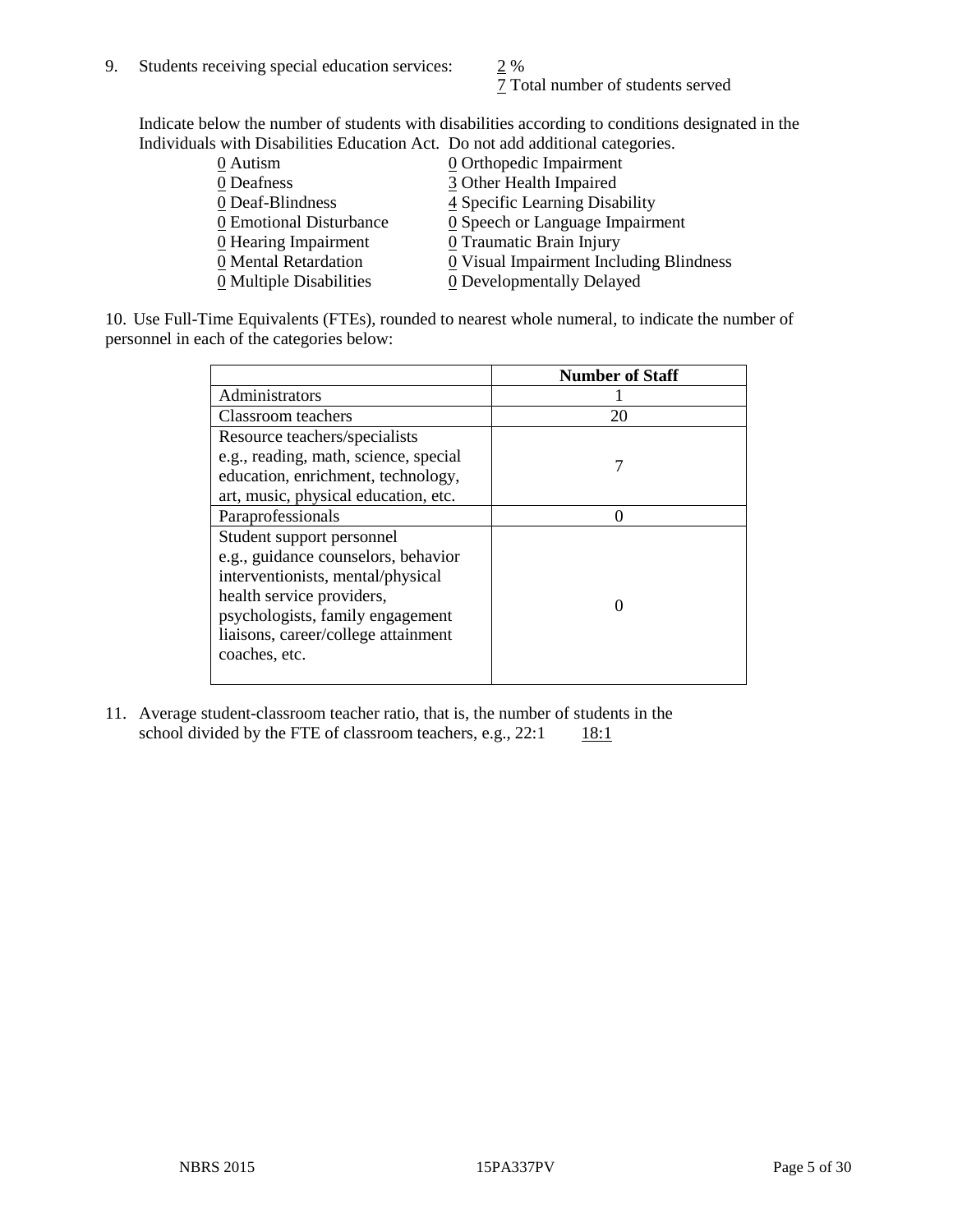12. Show daily student attendance rates. Only high schools need to supply yearly graduation rates.

| <b>Required Information</b> | 2013-2014 | 2012-2013 | 2011-2012 | 2010-2011 | 2009-2010 |
|-----------------------------|-----------|-----------|-----------|-----------|-----------|
| Daily student attendance    | 77%       | 97%       | 97%       | 97%       | 97%       |
| High school graduation rate | 9%        | $9\%$     | $0\%$     | 9%        | 0%        |

#### 13. **For schools ending in grade 12 (high schools)**

Show percentages to indicate the post-secondary status of students who graduated in Spring 2014

| <b>Post-Secondary Status</b>                  |    |
|-----------------------------------------------|----|
| Graduating class size                         |    |
| Enrolled in a 4-year college or university    | 0% |
| Enrolled in a community college               | 0% |
| Enrolled in career/technical training program | 0% |
| Found employment                              | 0% |
| Joined the military or other public service   | 0% |
| Other                                         |    |

14. Indicate whether your school has previously received a National Blue Ribbon Schools award. Yes X No

If yes, select the year in which your school received the award. 1990

15. Please summarize your school mission in 25 words or less: Our mission develops students spiritually, intellectually, physically, emotionally, and socially in a faith-based environment that inspires integrity, citizenship, leadership and service to others.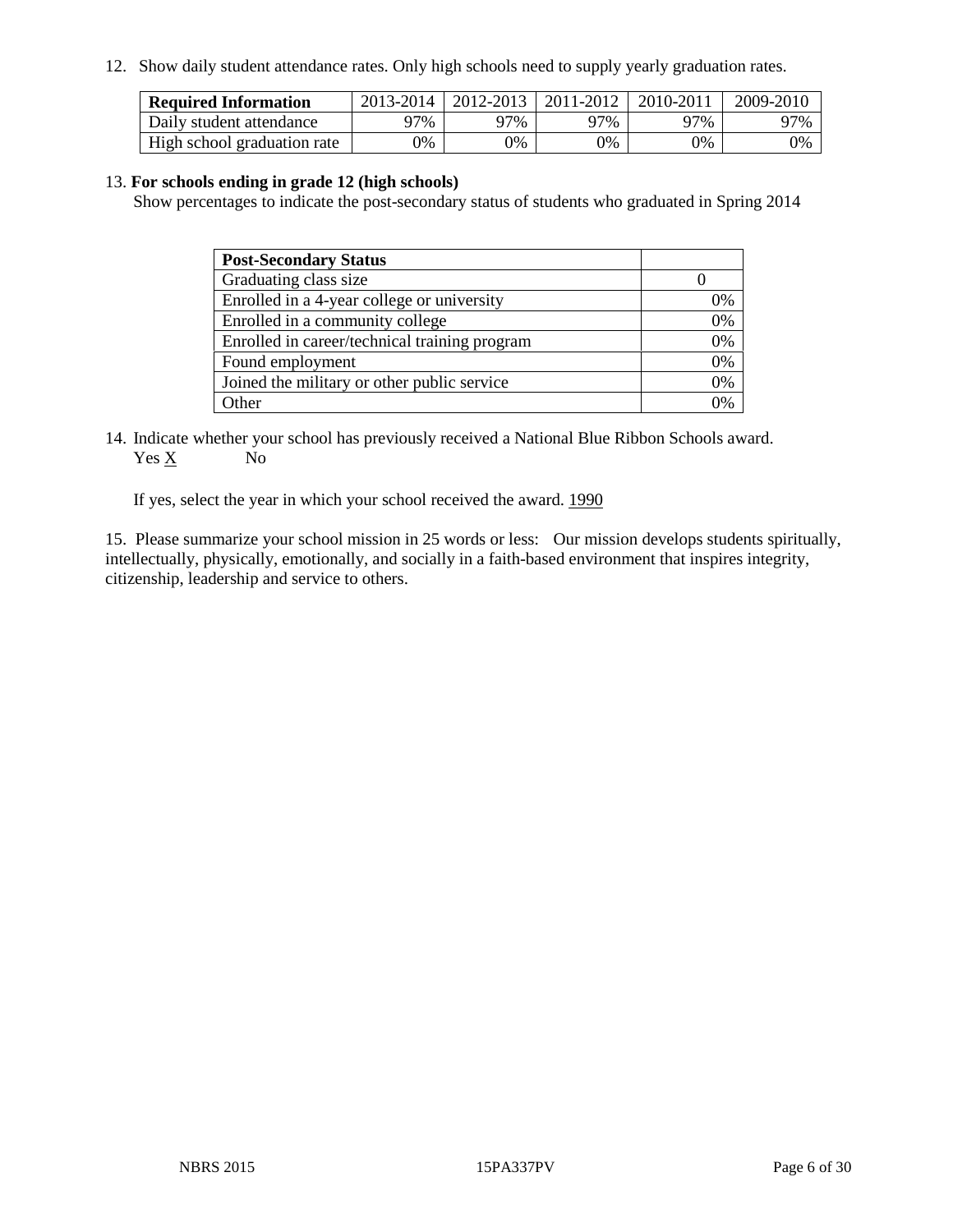# **PART III – SUMMARY**

Saint Agnes Catholic School opened its doors in 1872 under the leadership of the Sisters Servants of the Immaculate Heart of Mary. Today, Saint Agnes' pastor and principal partner to ensure Saint Agnes School continues our over 140-year tradition of providing academic excellence and Catholic values for our students, ranging from Pre-K through grade eight. Our students are predominantly Catholic; however, students of various religious affiliations, cultural traditions and socioeconomic levels are welcomed and enrolled. Saint Agnes Parish, the fifth oldest parish in the Archdiocese of Philadelphia, is an integral part of the vibrant community of West Chester, Pennsylvania. Our location in the borough of West Chester offers walking class trips to such locations as the Chester County Historical Society and West Chester University Planetarium. Saint Agnes is a member of West Chester Chamber of Commerce and participates in many community events.

Saint Agnes School is fully accredited by the Middle States Association, most recently in 2014, and is a member of the National Catholic Education Association (NCEA). The mission of our school is to develop every student spiritually, intellectually, physically, emotionally, and socially in a joyful, faith-based environment that inspires integrity, citizenship, leadership and service to others in the Church and in the world. This mission includes the belief that education is a responsibility shared by the student, the family, the faculty, and the parish community.

Our core curriculum challenges students to become 21st century learners and lays the foundation for students to develop exceptional character and reach their maximum potential spiritually and academically. Our math curriculum provides three algebra 1 tracks to challenge each student to his or her maximum potential and prepare for secondary level math. The Lab Learner™ science education program provides a fully equipped in-school laboratory for hands-on learning. Dedicated Spanish, art, technology, music and library teachers provide expertise in their respective areas. Our 7th and 8th grade students participate in both Chester County History Day and Science Fair.

The implementation of the Common Core Standards promotes the development of higher-level thinking and creative problem solving. Different learning styles are addressed through the use of a wide variety of instructional materials. In 2008, Saint Agnes School became one of only two Catholic schools in Chester County to provide a dedicated Learning Support classroom and teacher to help students with needs in the areas of math, reading, study, and organizational skills. Since 2012, every classroom has a SMARTboard, integrating technology into the curriculum and encouraging active learning. A grant writing committee is in place to identify and solicit grant opportunities, such as: the Anna Maria Maggio Foundation grant received to purchase twenty iPads, the Lasko Family Foundation grant received to purchase ten iPads, and the Foundation for Catholic Education grant received to purchase four iPads.

Over 50% of our faculty holds master degrees, and the majority of the remaining teachers are working toward their advanced degree. Teacher development includes partnership with West Chester University, peer-to-peer education such as Technology Thursdays, Foundation for the Achievement of Mathematical Excellence instruction, Peace Praxis training, and Safety Programs with Chester County Emergency Services. Our school is fully equipped with Raptor identification for school visitors, electronic locks, security cameras, and emergency response procedures. Teachers also participate in Archdiocesan and Chester County Intermediate Unit training sessions to continually advance our teaching strategies.

The Saint Agnes Education Endowment Fund supports our teachers, school curriculum and students. This on-going parish-wide endowment program, created in 2008, strengthens Catholic education at Saint Agnes for the long term. Saint Agnes School is the only Catholic elementary school supported by an endowment in the Archdiocese of Philadelphia. Investment proceeds can and have been used for faculty incentives and bonuses, curriculum improvement and new program development and tuition assistance.

Students share their time and talents with the community through our annual Mission Fair, Thanksgiving Food Drive, and Christmas Caroling, as well as through many service activities, such as Altar Serving, Scouting, Choir and Student Council. Our Social Justice committee has partnered with Locks of Love and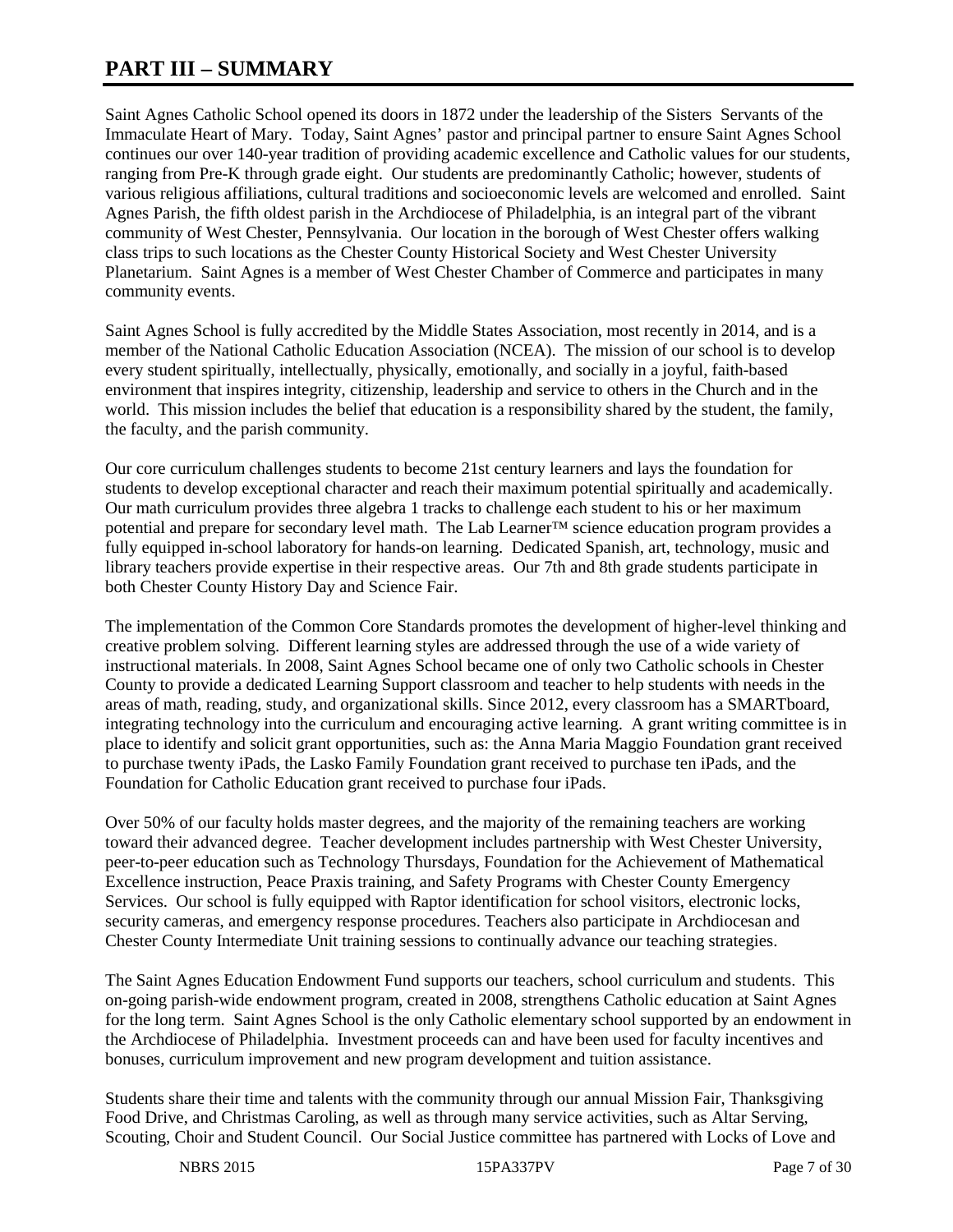the Juvenile Diabetes Research Foundation. The Peace Praxis Program, in place since 2010, engages, empowers and transforms students in healthy ways, supporting diversity, awareness and understanding. Our Prayer Partner Program pairs upper-grade with lower-grade students each school year to provide service and enrichment activities in order to strengthen relationships and exemplify the shared responsibility to others. Our active Catholic Youth Organization engages our families in spiritual, social, service and athletic programs. Students can participate in numerous after school activities including our award-winning Saint Agnes Scoop newspaper, cooking, chess, running, and drama clubs.

Our goals of excellence in education, exceptional character, and faith formation drive our school. The shared responsibility of our students, families, and faculty and parish community to reach these goals is the cornerstone of Saint Agnes School.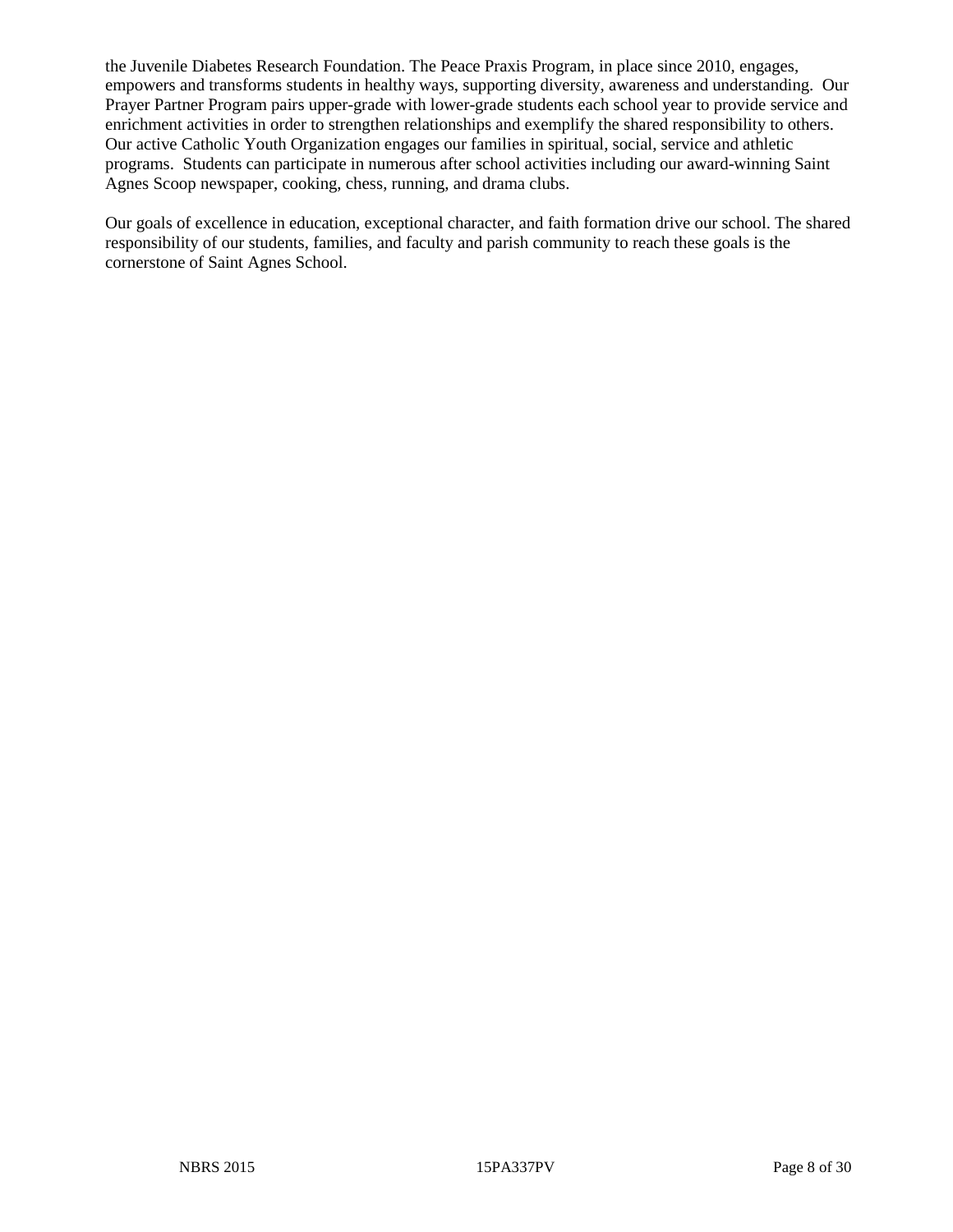#### **1. Core Curriculum:**

The core curriculum at Saint Agnes Catholic School in accordance with the guidelines of the Archdiocese of Philadelphia prepares students for academic success. During the 2011-2012 school year, Saint Agnes implemented the Common Core State Standards to our language arts and mathematics curriculums adding rigor and relevance in all instructional levels. Our science curriculum is based on the Lab Learner™ Program; a program which expands our students' scientific thinking and reasoning, and as early as next year, our social studies curriculum will adopt the Common Core State Standards. Through collaboration, critical thinking, and problem solving, our ever changing curriculums are moving our students into 21st Century Learning.

English Language Arts (ELA) –English Language Arts is thoroughly integrated across the curriculum; focusing primarily on reading, writing, speaking, and listening skills. Students develop knowledge in the areas of comprehension, fluency, phonics, vocabulary, spelling, writing, grammar, and oral expression. At each grade level, students are introduced to a variety of genre that builds upon their knowledge in all content areas. Students engage in conversations about literature, and purposeful writing is used to expand higherlevel thinking. Vocabulary is enhanced through reading, and comprehension is not just understanding what was read, but rather what was interpreted. To ensure that heterogeneous groups of below and above average students are challenged, formative and summative assessments are often completed collaboratively. Stronger ELA students are also branched into "closed groups" where analyzing, questioning, interpreting, and justifying what is read is required. Weaker ELA students have the option of attending a learning resource room where assignments can be modified to fit their academic ability.

Mathematics –Our math curriculum moves from the basic understanding of number operations to the more challenging mathematical concepts offered in Algebra. Topics surrounding the curriculum include: number operations, ratios, measurement, data, probability, geometry, and algebraic thinking. Problem solving skills are taught to enhance critical thinking. Teacher focus is not just on the memorization of concepts but rather accurately selecting the best mathematical solution. Students learn to solve real-world problems, and accurately calculate equations. In order to meet the needs of all students, students entering fifth grade are grouped homogeneously by mathematical ability. Students can then enter Honors Math, Advanced Math, and On-Level Math. A full-time learning resource teacher is available to work with below average students in all grade levels. To enhance the curriculum at all levels of instruction, Simple Solutions, a supplemental math program is used daily to ensure long-term retention of mathematical concepts.

Science – Our Science Curriculum is enhanced by the Lab Learner<sup>™</sup> Program. This program introduces students to various aspects of earth, space, life and physical science through weekly investigations in the lab. This is a cross-curricular program which provides hands-on science instruction from first to eighth grade. Through investigative lessons, students apply reading, writing, communication and mathematics to deep, insightful scientific problem solving. To meet the academic needs of all students, regardless of ability, an array of evaluation criteria is used to assess curriculum topics. The Lab Learner™ Program uses a variety of summative and formative assessments that allow students to reflect on the discoveries of science. Annually, our 8th Grade students compete in the Chester County Science Research Competition; a true assessment of the effectiveness of our researched-based, hand-on science curriculum.

Social Studies – Communities, world history, government, and cultures of the past and present outline the social studies curriculum for grades 1-8. The curriculum is taught with the concept of developing the 21st Century Student. Critical thinking, problem solving, media literacy, and adaptation are incorporated in collaborative project-based assessments. We focus on providing factual information, while incorporating communication, leadership, and responsibility; positive lifelong skills for all students to achieve regardless of their academic ability. A modified learning curriculum is provided to students in grades 3-8 who lack the academic ability to comprehend historical information at a rigorous pace. To reinforce concepts through the use of SMARTboards and technology, students link history with the customs and traditions of people worldwide. Annually, 7th grade students compete in National History Day; a day where students display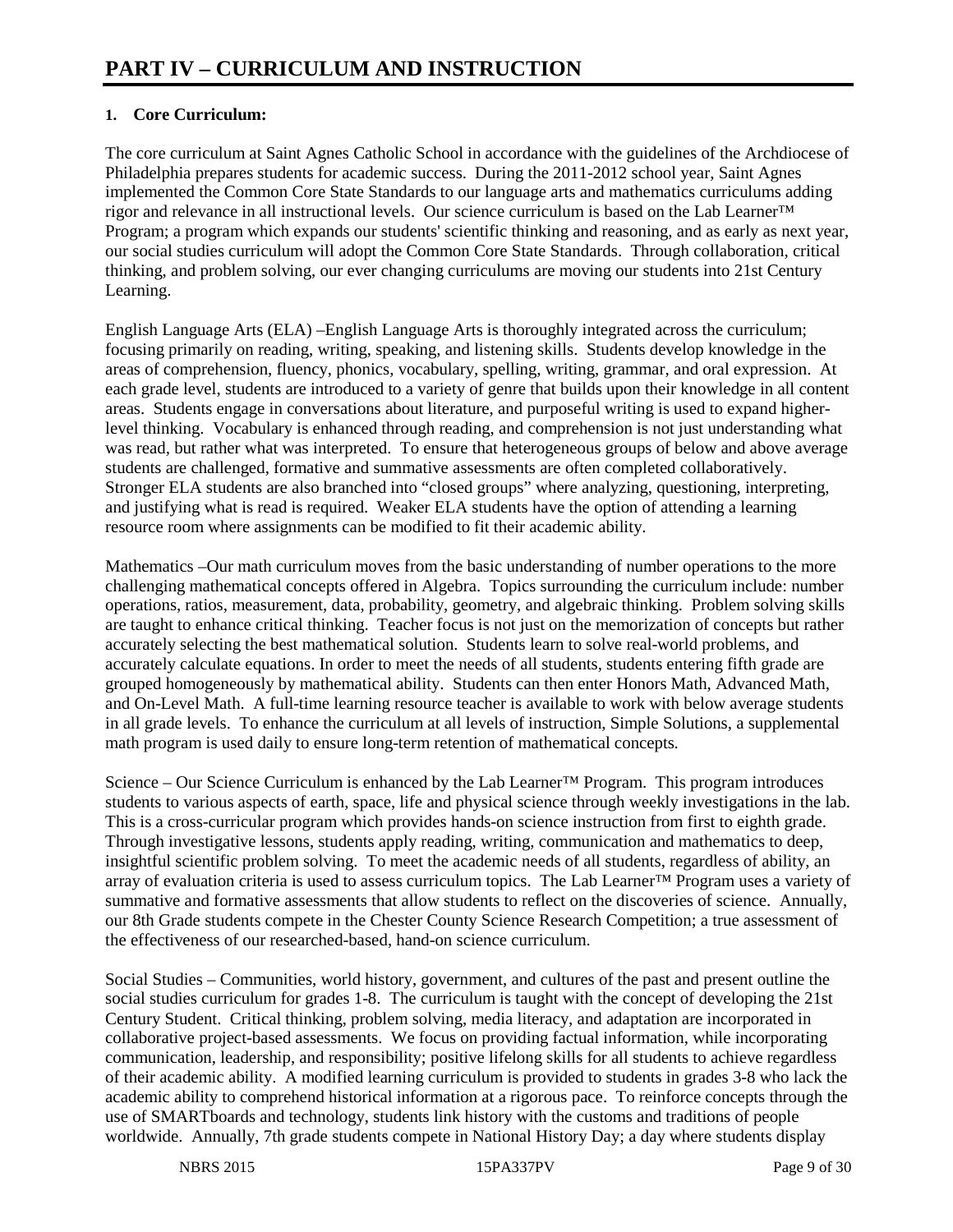their research through presentation, writing, speaking, and a visual project. Original work is reviewed by independent judges. Each year we have students who advance to upper level competition.

#### Curriculum Pre-K

Saint Agnes School full time Pre-K Program follows the guidelines of the Archdiocese of Philadelphia for early childhood education. Both math and reading programs correlate to the Pennsylvania Learning Standards for Early Childhood Education. Integrated language arts include activities that strengthen the skills of listening, speaking, thinking and pre-writing using the reading readiness program, 'Happily Ever After'. Additional activities, organized within the content of religion, social studies, science, music and movement, large and small motor activities and art complement and reinforce basic skills. The many and varied learning experiences reinforce the students' interest in school, enrich their ability to learn, and generally prepare them for the primary grade curriculum standards.

Pre-K and kindergarten teachers meet monthly to discuss curriculum plans and direction. Additionally, they meet with first and second grade primary teachers to discuss the correlation between reading programs. Currently, a teacher is working towards certification in the Wilson Reading Program to consider a Wilson based program for next year.

#### **2. Other Curriculum Areas:**

Religion-Our religion curriculum in grades Pre-K through 8 empowers our students to live the message of the Gospel and foster a community of practiced Catholic faith while, at the same time, inspires integrity, leadership, citizenship, and service to others in the church and in the world. Daily instruction focuses on: the teachings of Jesus Christ, sacraments, prayer, and Catholic history through traditions and heritage. Sacramental preparation is offered in grades two and six. In addition to monthly school liturgies, individual grades Pre-K through 8 attend assigned weekly Masses and participate in shared service projects and activities with our Prayer Partner Program.

Art – The Art curriculum follows the guidelines developed by the Archdiocese of Philadelphia. The objective is to introduce and develop art skills while incorporating the elements of art and principles of design. It is achieved by familiarizing students, in grades K-8, with artists and art history. Our mission is to build an appreciation of art by introducing skills and techniques used in a variety of medium which encourage confidence and creativity in all our students. Art instruction is given on a weekly basis.

Music - The Music curriculum of the Archdiocese of Philadelphia is designed to broaden a student's general knowledge of basic musical skills and concepts at all levels of elementary education. Through weekly participation in the music program, students in K-8 develop a deeper appreciation of liturgy, ethnic cultures, and musical styles. Music holds a prominent place in the spectrum of arts and is of paramount importance in the development of the whole child. Additionally, children have the opportunity to participate in music lessons from K-8, join the band in grade 4, participate in Honors Chorus, and the Piano Guild.

Physical Education –Weekly instruction is given to students K-8th grade. Physical Education enables students to learn the value of teamwork, cooperation, perseverance, and respect for themselves and others. A healthy lifestyle is encouraged through fun and educational activities including exercise and nutrition awareness. Students participate in the Presidential Physical Fitness Program and Hoops for Heart.

Technology- Students in grades K-8 attend computer and library classes weekly where they learn to research and use various multimedia presentation tools. Students have access to a computer lab and iPad cart. Classrooms are equipped with computers, iPads, Apple TV, and interactive white boards. Beginning with keyboarding classes in the lower grades, a solid grasp of technology skills is fostered in our school each and every day. We strive to uphold a curriculum that correlates with the National Technology Standards for Students (NETS). We also follow an Acceptable Use Policy to promote safe and ethical use of the Internet and all other technologies. Technology has become an essential part of daily life and we incorporate cutting-edge technology in our school to enrich the ways in which our teachers teach and our students learn.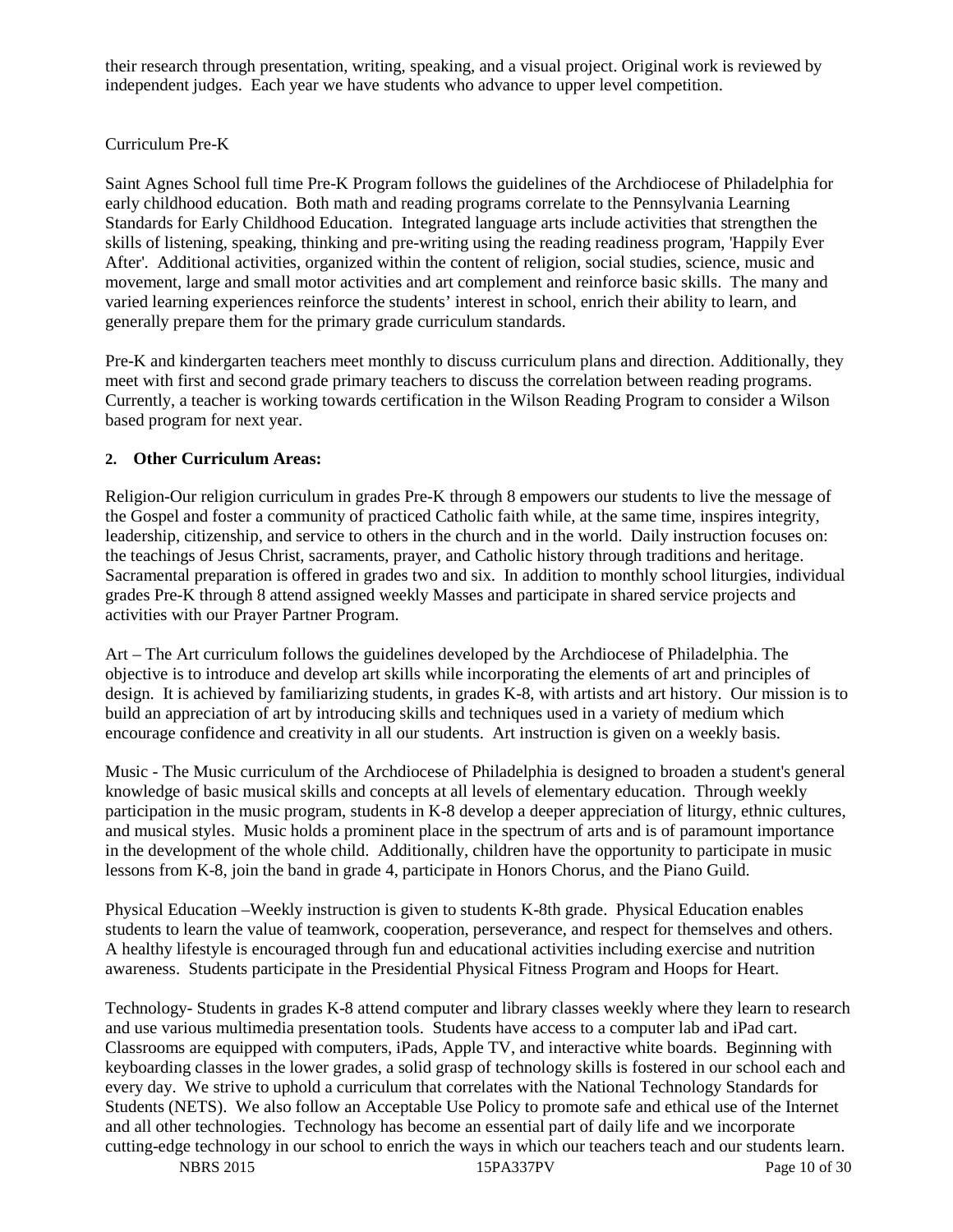Library- Weekly classes are offered to students in Pre-K through 6th grade. Teachers plan lessons with the librarian and computer teacher in order to integrate technology across the curriculum. Using Understanding by Design (UBD) lesson plans, teachers complete various project based learning activities.

Spanish-Saint Agnes School is in compliance with the program's foreign language requirements. Every student in grades K-8 receives Spanish instruction. In accordance with the United States Department of Education our 7th and 8th grade students take a foreign language, Spanish, during the regular school day for 55 minutes per week for a full year. Students in grades K-6 attend Spanish class weekly throughout the year for 30 minutes. Students are engaged in reading, writing, and speaking. Ample opportunities are provided to witness and experience culture through media and technology.

Pre-K/Kindergarten Science Program: Think Like a Scientist is a weekly early childhood science education program that exposes young children to science experiences that allow them to explore the natural world around them. The program consists of a series of interactive and hands-on science experience. This program parallels the objectives of The Lab Learner™ Science Program that students will experience in first grade.

Pre-K Physical Education Program: Soccer Shots is a weekly early childhood education program designed to increase psychomotor development through fun fitness activities. This program is developmentally appropriate and tailored specifically for younger children. Each lesson is infused with enthusiasm and structured activity that promotes team dynamics, character formation through life lessons such as honesty, sharing, respect, and positive attitudes.

#### **3. Instructional Methods and Interventions:**

The faculty of Saint Agnes is devoted to cultivating an environment that promotes a cross-curricular application of reading and writing in religion, math, social studies, and science.

At each grade level, the teachers differentiate instruction based upon academic ability and learning style. Teachers develop lessons allowing them to monitor the progress of students, assess their achievement in order to provide remedial assistance and enrich the curriculum depending on a student's needs. Differentiated instruction in the classroom addresses the individual needs of all students. Flexible grouping lessons are used to meet the needs of students who are on-level, in need of strategic intervention, or are advanced. The faculty also enriches the curriculum by providing field trips, school assemblies, and the opportunity to enter into contests.

Saint Agnes follows the Response to Intervention Three -Tiered System from the State of Pennsylvania to modify the needs for students with special needs.

- Tier One is differentiated instruction given for various learning styles and multiple teaching strategies.
- Tier Two includes children who have skill deficits. They are referred to the Chester County Intermediate Unit (CCIU) or to the Instructional Support Team (IST).
- Tier Three includes children tested and needing specialized instruction. The learning resource teacher monitors and supports these children while coordinating with CCIU specialists.

To support students who have learning deficiencies in both math and reading, we have a Learning Resource Center with a full-time resource teacher who modifies instruction to help students succeed. The school utilizes the Chester County Intermediate Unit (CCIU) specialists for guidance counseling, speech, math, and reading.

In grades 5 through 8, students who have met the criteria for an Honors Math Program are given the opportunity to be challenged. Guidelines for the program state that a student must have a CSI in the range of 125 or above, and standardized test scores must be above the 90th percentile in math and exceed the 85th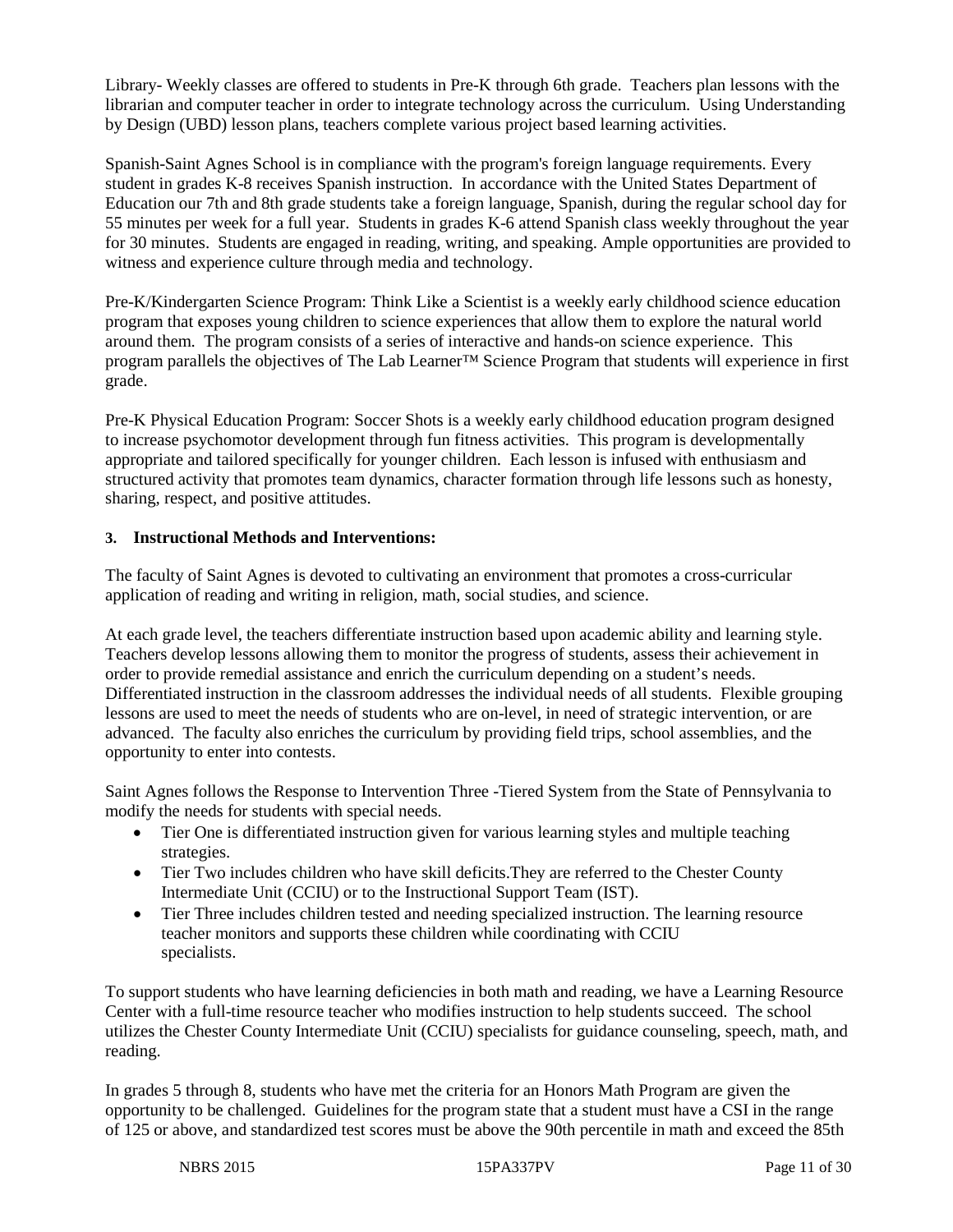percentile in reading. Students must also achieve a 90% or higher to remain in the program for all four years. An Acuity Online Standardized Test will be administered in June of their eighth grade year to ensure student achievement has been met and that these students can enter high school at the Algebra II/Geometry Level.

Student tutors, volunteers, parents and retired teachers, work one on one with students who need additional support in various academic areas and administer fluency and comprehension tests at various grade levels.

Technology, integrated across the curriculum, is used to video, create presentations, complete project based assignments and model different ways to solve problems to support all levels of instruction. Every classroom is equipped with SMARTboards, student computers, iPads and curriculum appropriate applications to strengthen specific math and reading skills.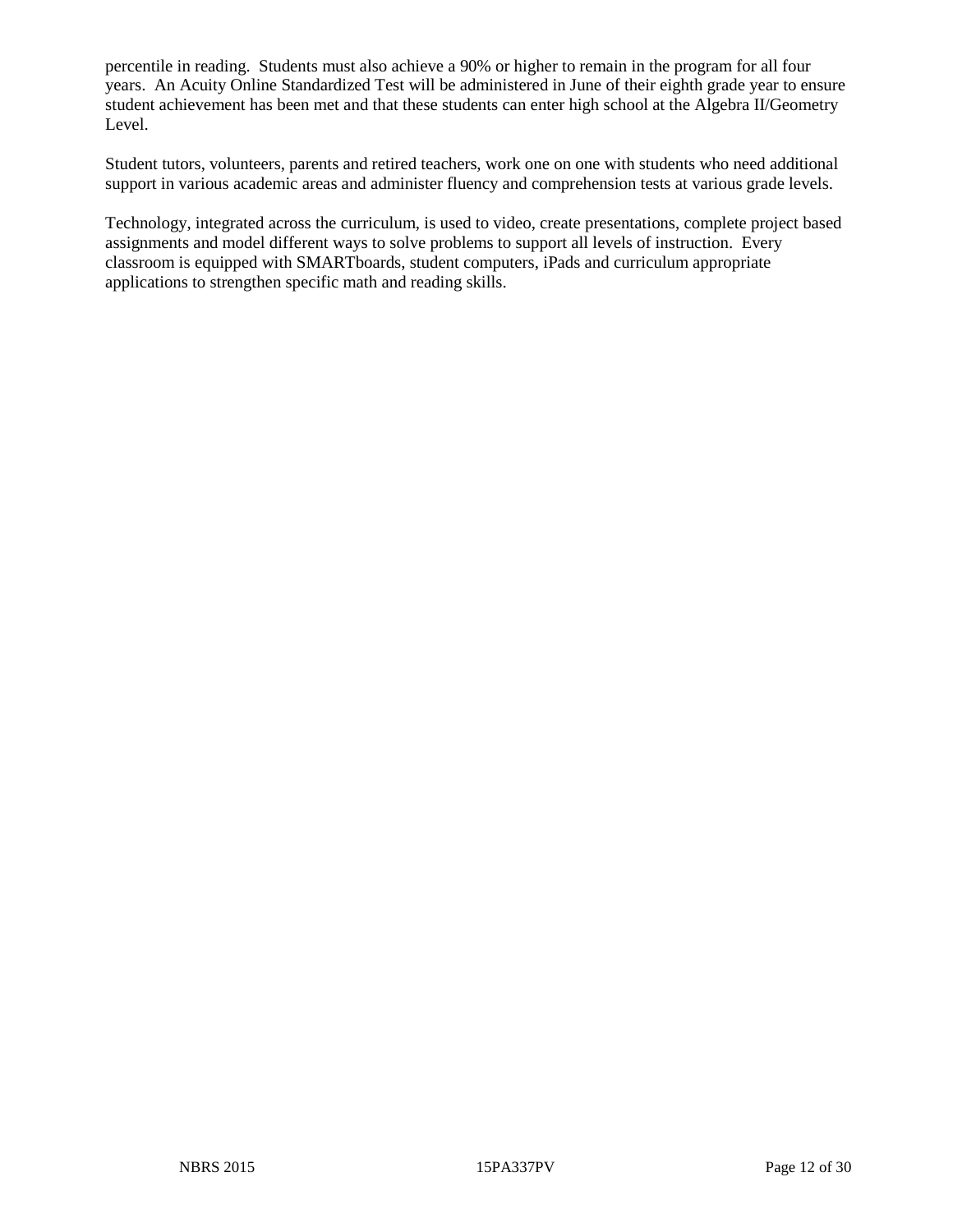# **PART V – INDICATORS OF ACADEMIC SUCCESS**

#### **1. Assessment Results Narrative Summary:**

Saint Agnes Catholic School assesses students using the Terra Nova Test, a nationally norm-referenced test published by CTB/McGraw-Hill. This battery of tests is in multiple choice and open-ended question form. The In-View component, which measures cognitive abilities, includes verbal reasoning, sequence analogies, and quantitative reasoning. The test is administered yearly to students in grades three to seven. In both 2013 and 2014, Saint Agnes met the Mean Scale Score of the 85th percentile for the National Score Norms in both reading and mathematics. This powerful testing tool continues to guide future instruction and learning for all of our students.

Our standardized test scores are consistently in the above average range, and in most areas, we are higher than the national percentiles. Vocabulary and Science have been our two areas of weakness. Teachers have proposed strategies to strengthen these areas of instruction, and changes in the curriculum alignment for the Common Core State Standards will help to improve these areas.

The performance trends we find in our school indicate that teachers are challenging students, and as teachers continue to test students through innovative and challenging performance assessments, and measure success through the use of rubrics, our hope is that our students will continuously improve in standardized test taking.

In mathematics, teachers have changed the way they are instructing to a more active approach, and we have incorporated Simple Solutions; a daily cumulative review of mathematical concepts. The results of the 2014 Terra Nova showed every class increasing their math scores, and in the past two years, we have had a 95% passing rate on the Pennsylvania State Keystone Algebra I Exam.

Teachers are using technology on a daily basis, and in addition to the computers and SMARTboards, teachers are using iPads to have students continuously apply, practice, research, and learn.

#### **2. Assessment for Instruction and Learning and Sharing Assessment Results:**

Terra Nova testing data are just one means of assessment used to determine student growth. Teachers regularly use publisher tests, teacher made tests, performance assessments, oral presentations, group and individual projects, writing pieces, public speaking, and creative presentations as means of assessment. Both formative and summative assessments are used. Information gathered from testing is used to direct instruction and to guide curriculum and textbook series decisions.

Assessment data are used systematically to improve instruction and student learning. Teachers review the Terra Nova testing results in order to find the strengths and weaknesses and to create a learning plan that will provide opportunities for growth and to provide the basis for flexible group instruction within the classroom. Data provided from the Terra Nova testing provides a snapshot of the ability of the students and where they are able and where they should achieve.

Teachers share classroom and other test results, as needed, with our learning support teacher and the Instructional Support Team. Students are then able to work on specific skills, review previously taught information, learn at a slower pace, or gain the academic support needed for success.

Assessment results are used to inform parents, students and the community of students' academic achievement. Standardized test results are shared with parents in written form before the end of the school year. At our Home and School meeting the principal reviews the highlights of the Terra Nova results. Parents have full access to student grades using our student information system, My Students Progress (MSP). Parents are easily able to email teachers from MSP. Parent conferences are scheduled at the end of the first trimester, although teachers are available for consultation with parents at any time.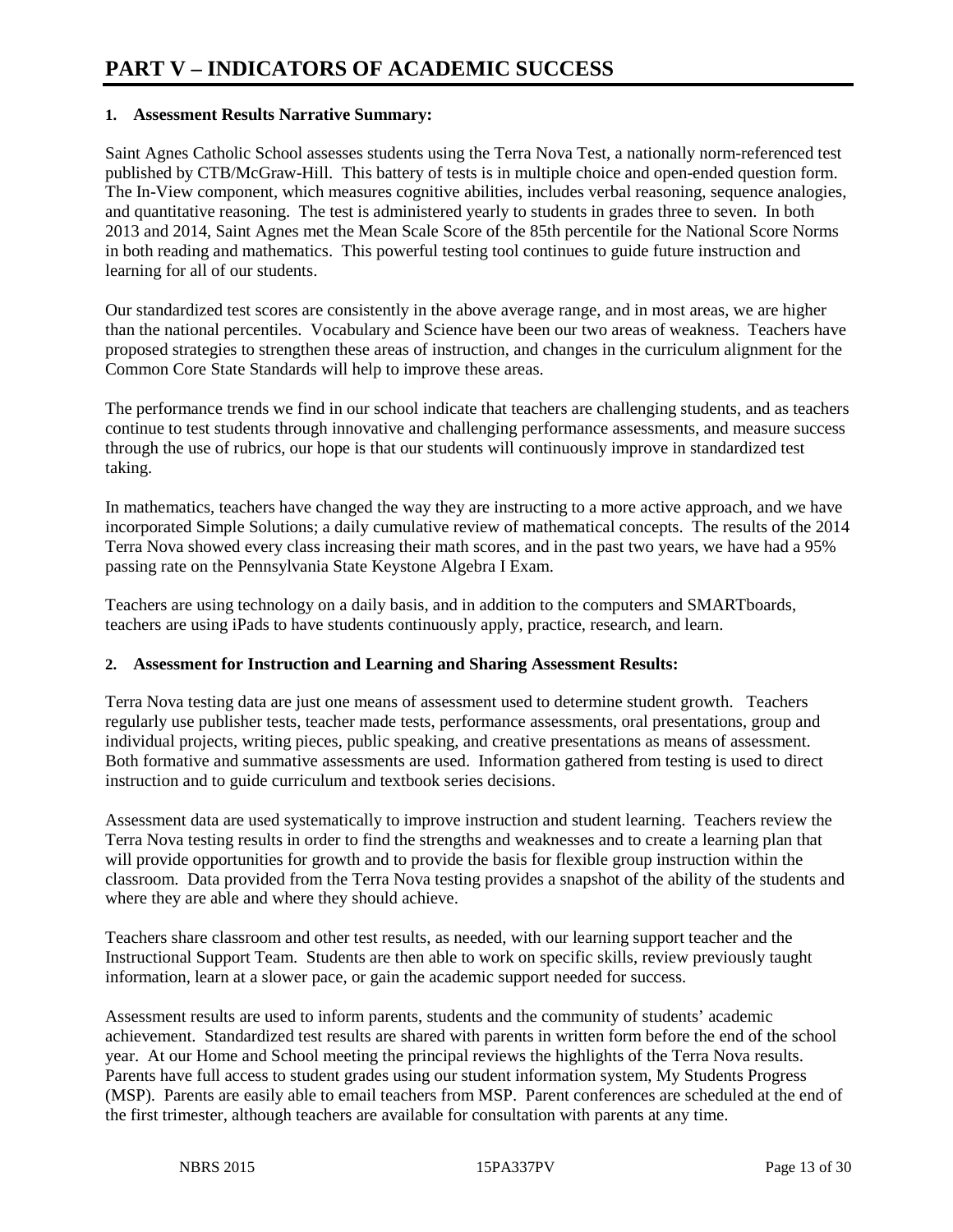Each year the principal initiates a one on one conference with each eighth grade student to review his/her permanent record card and standardized test results. Our marketing team sends out periodic information to the local papers regarding academic awards, and honors our recipients. Traditionally, full and partial scholarships from the surrounding high schools have been offered to numerous high achieving Saint Agnes students. We also pride ourselves on having the most Neumann scholars within Chester County.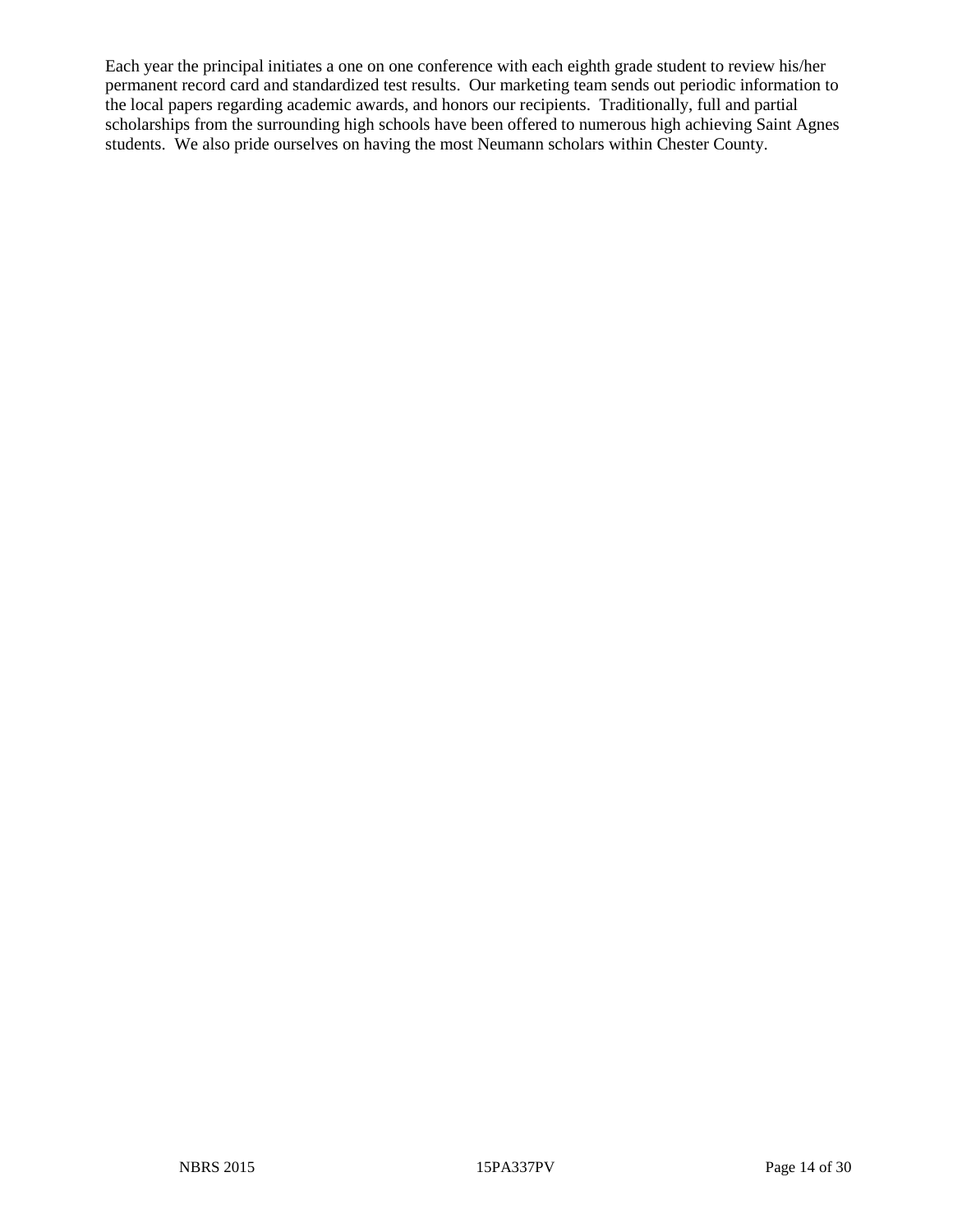#### **1. School Climate/Culture**

Saint Agnes Catholic School prides itself on having a school climate where students feel safe, supported, academically challenged, and socially engaged.

Our school safety committee, (consisting of administration, faculty, parents, and community members) meets regularly to ensure all safety issues are addressed. Monthly safety drills are held so students understand what to do in emergency situations.

We have implemented a Peace Praxis Program to ensure positive peer relationships within our school environment. Weekly classroom lessons and activities are prepared to reinforce positive behaviors and the development of learning mutual respect regardless of students' cultural or social differences.

Students have a meaningful connection to our school through their participation in Student Council. Fifth through eighth graders are elected to represent the entire student body. Student Council meets bi-weekly to generate ideas, discuss concerns, and to help ensure the collaboration of the school community. Their ideas are respected, considered, and evaluated by both principal and teachers. Many implemented Student Council activities are long standing school traditions beloved by students, parents, and faculty alike.

After school activities are available for students to develop and strengthen their given talents. To ensure that our students are well-rounded they have the opportunity to participate in a variety of clubs such as drama, chess, newspaper, cooking, and scouts. Athletically, our Catholic Youth Organization unites the parish and school community by providing opportunities for the youth of the parish to participate in soccer, field hockey, football, lacrosse, basketball, baseball, softball, and track. In developing team unity, both on and off the fields, each CYO team is required to provide service to various organizations within the West Chester Community.

Teachers feel valued and supported at Saint Agnes School. Parents appreciate the professionalism of the teachers and value their dedication. The Home and School Association runs an array of yearly fundraisers to assist with the expenses of teachers' continuing educational costs and recognizes their exemplary work by providing monetary gifts.

In 2008, The Saint Agnes Educational Endowment was established to provide additional financial support to the school community. With over a million dollars raised to date, the endowment generously provides tuition assistance, financially supports school programs, and disburses teacher incentives to educators who exemplify and model outstanding achievement within their field.

Teachers are also elected to represent the faculty on the School Advisory Council and the Home and School Association. Both committees continuously look ahead to improve the entire community of Saint Agnes.

#### **2. Engaging Families and Community**

Saint Agnes School partners with our families and the surrounding community to grow and strengthen our school through community connections, social justice awareness, and outreach programs.

Uniquely located in the historic borough of West Chester, Pennsylvania, Saint Agnes School is able to connect with the community to help support our programs as well as theirs. A three year collaborative effort with the Independence Blue Cross Foundation offers our middle-grade students an aggressive wellness program: exposure to healthy foods and eating habits, enhanced health screenings, and fitness programs. Through our membership in the local Chamber of Commerce, many businesses have become willing partners and providers of resources. From invitations to host community Gallery Walks, contributions to Historical Society events, and participation in town parades, to faculty interviews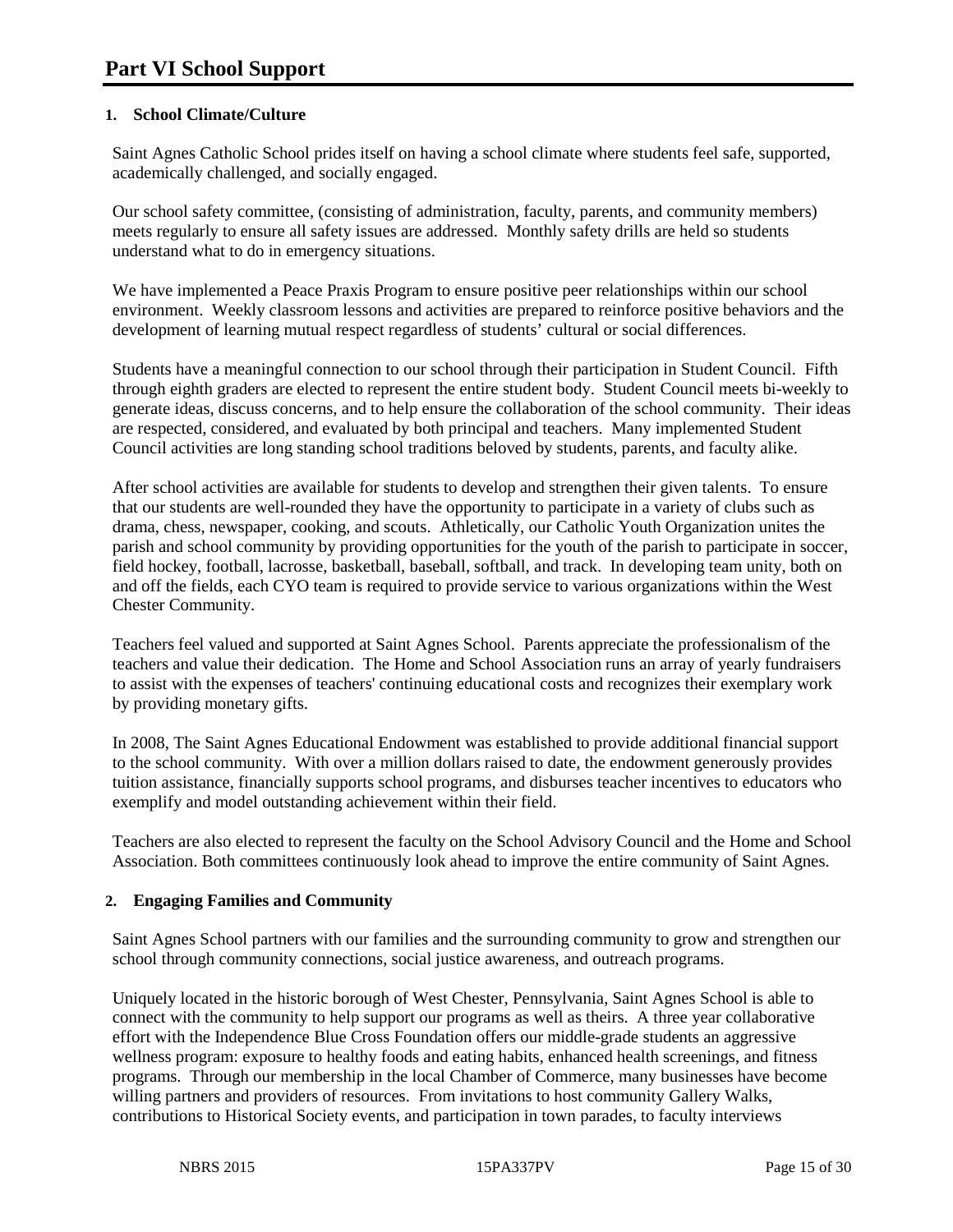conducted by our local radio station and visits on Career Day, we are immersed in the heart of our neighborhood.

Saint Agnes School also reaches out to surrounding universities as resources. The nursing students of Villanova University share healthy living programs with our students annually. Professors and students of West Chester, Immaculata, and Villanova Universities have interacted through after school writers' workshops and our national award-winning Newspaper Club; field trips to West Chester campus' planetarium, writing, and technology centers; on-going cooperative learning programs between college and grade school students; and invaluable teacher training in the areas of mathematics (FAME), technology, and writing, as well as grant-writing.

Our emphasis on social justice engages children in citizenship, service, and mentoring activities. We have incorporated a Peace Praxis Program in which each homeroom shares in a morning meeting to discuss themes such as respect, manners, cultural awareness, and communication skills.

Every grade performs multiple acts of service. Our seventh grade curriculum devotes its entire year to service. Service programs include Locks of Love, Jingle Bell Day (Juvenile Arthritis), Silly Sox Day (Juvenile Diabetes), Cradles to Crayons, West Chester University Bear Fair,and ConKerr Cancer.

To welcome new families into the Saint Agnes community, our Mentor Family Program matches new families with veteran families to help guide them throughout the school year. Mentoring carries over into our school day through our Prayer Partner Program, in which older students are partnered with younger students for activities, service, and guidance.

Our families support parish initiatives such as; food and clothing drives, holiday gift-giving that benefit the less fortunate, reaching out to the homebound through Christmas caroling, visiting local nursing homes, and assisting our Hispanic school families by hosting tuition assistance fundraisers.

#### **3. Professional Development**

Our school's academic success and student achievement are directly tied to our belief in team-based professional development. We know that an important key to success is ongoing, collaborative, and flexible professional development. Currently, over half of our faculty holds master's degrees with many more in the process of earning one. All teachers at Saint Agnes are aware of their need to keep up with change in curriculum and technology. We believe that our professional development plan as a faculty needs to be ongoing and not presented in unconnected one-day workshops. (Teachers individually, however, attend grade specific in-service credits as needed.)

Saint Agnes Parish shows its commitment to professional development by providing financial assistance for workshops, seminars, conferences and graduate level classes. The Saint Agnes Endowment Fund provides additional financial resources to support individual and grant-funded professional development programs. Both the Chester County Intermediate Unit (CCIU) and the Office of Catholic Education for the Archdiocese of Philadelphia provide professional development opportunities for teachers and administrators. The CCIU provides tuition reimbursement for these classes and workshops.

Our faculty contributes to curriculum development, analyzes and assesses student learning, contributes to professional work teams, and ensures a safe and secure environment. Our administration and faculty have focused collaboratively on four major areas to meet the needs of our students: technology, math, Peace Praxis, and school safety. Currently, through a partnership with West Chester University, in-service classes are taken (on site and on campus) and an online class titled: "iPad course for Saint Agnes" (a registered app on iTunesU). Technology Thursdays, held monthly, offer a "lesson study" based sharing time. In collaboration with and through a grant provided by the Foundation for the Achievement of Mathematical Excellence (FAME) we concentrated on professional development to promote geometric and algebraic thinking. Other in-service programs support our Peace Praxis (Responsive Classroom) and Safety Programs (Chester County Emergency Services).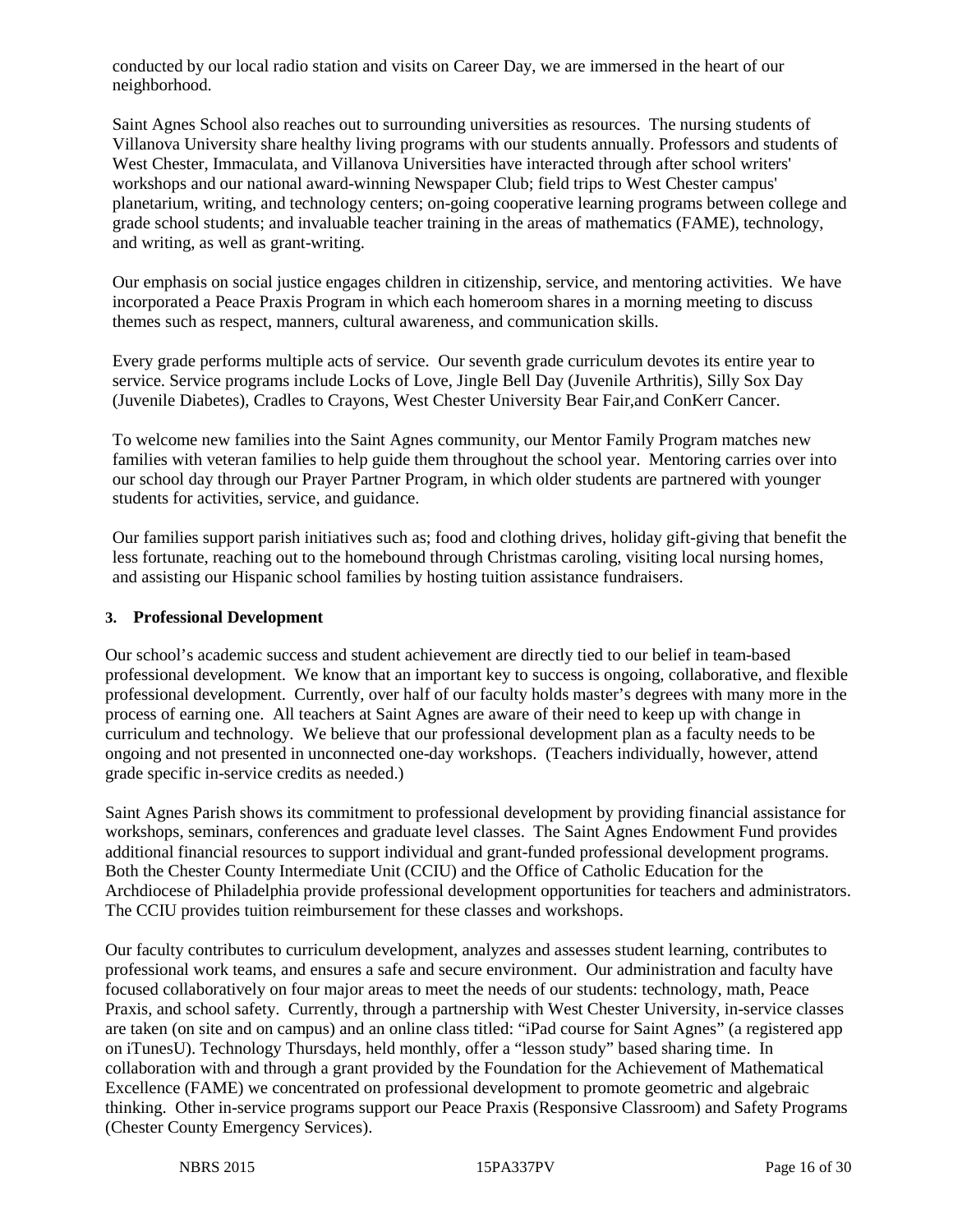Teachers and administrators within our school have participated in conferences sponsored by the Connelly PACT Summer Institute, Safe School Conference (in Hershey, Pa.), NCEA (National Catholic Educational Association), NCTM (National Council of Teachers of Mathematics), and American College of Musicians/National Guild of Piano Teachers.

Teachers and administrators are current members of the Archdiocese of Philadelphia Curriculum Committees (1995-present), the Catholic Library Association Regional Chapter, ASCD, and EdTech. All in-service topics are shared with parents during Home and School meetings.

#### **4. School Leadership**

The organizational design of Saint Agnes School consists of a partnership between the Pastor and the Principal, which is founded in the beliefs of the school's mission and core values. The school leaders believe that student learning is the fundamental purpose of the school, ensuring that the philosophy of educating our students in a faith-based environment inspires integrity, leadership, and service to others and the Church. The Pastor, the chief administrator of the school, plays an active role in the faith formation of the students. He celebrates first Friday Mass for the school community, has Benediction during specific liturgical seasons, hears the students' confessions throughout the year and presides over the Sacrament of Eucharist for our second graders. The Principal, as the spiritual and primary academic leader, is responsible for the management, day-to-day operations, and business of the school as directed by the Archdiocese of Philadelphia. Policies are developed and implemented through the input or recommendation provided by the Pastor, Principal, Faculty, School Advisory Council, Home and School Association, Parish Finance Committee, and parents. Under the guidance of the school administration, the faculty is fully vested in developing every student spiritually, intellectually, physically, emotionally, and socially in a joyful environment.

The school's administrators co-actively foster positive interactions and relationships among students, faculty and parents. A spirit of cooperation and fellowship among our administration, faculty, and staff is an effective Christian model for our students. As young disciples of the 'Good News', students are recognized monthly at our school Mass for living the Gospel of Jesus Christ.

The leadership of our teachers is evident in the excellent educational opportunities they provide daily for our students. All aspects of our school community provide an opportunity through which each student is encouraged to maximize his/her individual potential both spiritually and academically. We endeavor to develop people of vision and courage with strong moral character who will be prepared to assume leadership and active roles in the Church and society.

As educators of future generations, the school community accepts the challenges of preparing our students for the 21st century. The deep roots that have been planted and the young minds that have been cultivated during the past 142 years transcend the school and its members to be a school of excellence in the service of God and others.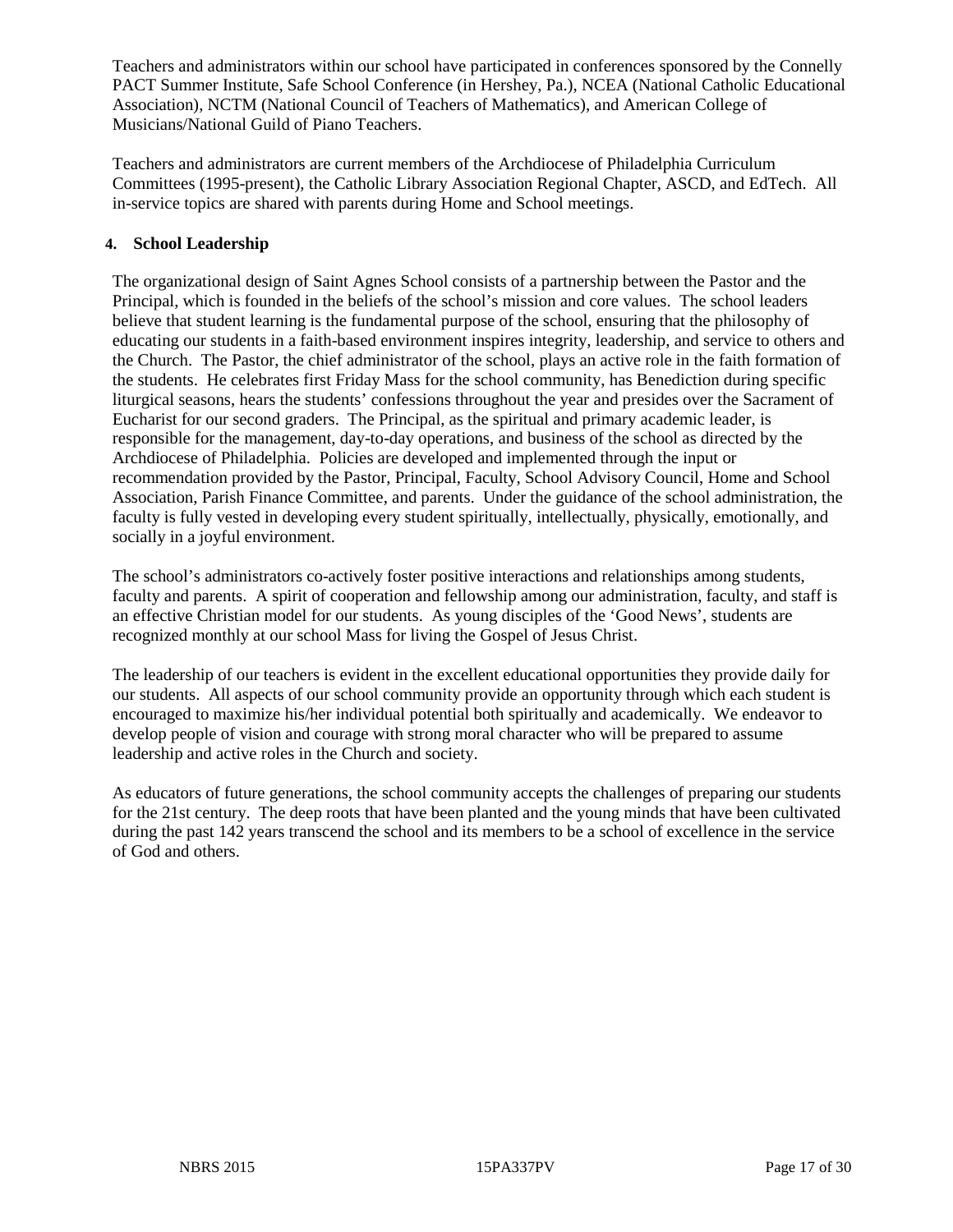# **PART VII - NON-PUBLIC SCHOOL INFORMATION**

*The purpose of this addendum is to obtain additional information from non-public schools as noted below.*

1. Non-public school association(s): Catholic

Identify the religious or independent associations, if any, to which the school belongs. Select the primary association first.

- 2. Does the school have nonprofit, tax-exempt  $(501(c)(3))$  status? Yes  $\underline{X}$  No
- 3. What are the 2014-2015 tuition rates, by grade? (Do not include room, board, or fees.)

| Grade          | <b>Amount</b> |
|----------------|---------------|
| K              | \$3550        |
| $\mathbf{1}$   | \$3550        |
| $\overline{2}$ | \$3550        |
| $\overline{3}$ | \$3550        |
| $\overline{4}$ | \$3550        |
| $\overline{5}$ | \$3550        |
| 6              | \$3550        |
| $\overline{7}$ | \$3550        |
| 8              | \$3550        |
| 9              | \$0           |
| 10             | \$0           |
| 11             | \$0           |
| 12             | \$0           |

#### **2014-2015 Tuition**

|    | 4. What is the educational cost per student?<br>(School budget divided by enrollment)                  |        |
|----|--------------------------------------------------------------------------------------------------------|--------|
| 5. | What is the average financial aid per student?                                                         | \$1768 |
| 6. | What percentage of the annual budget is devoted to<br>scholarship assistance and/or tuition reduction? | 0%     |
| 7. | What percentage of the student body receives<br>scholarship assistance, including tuition reduction?   | 78%    |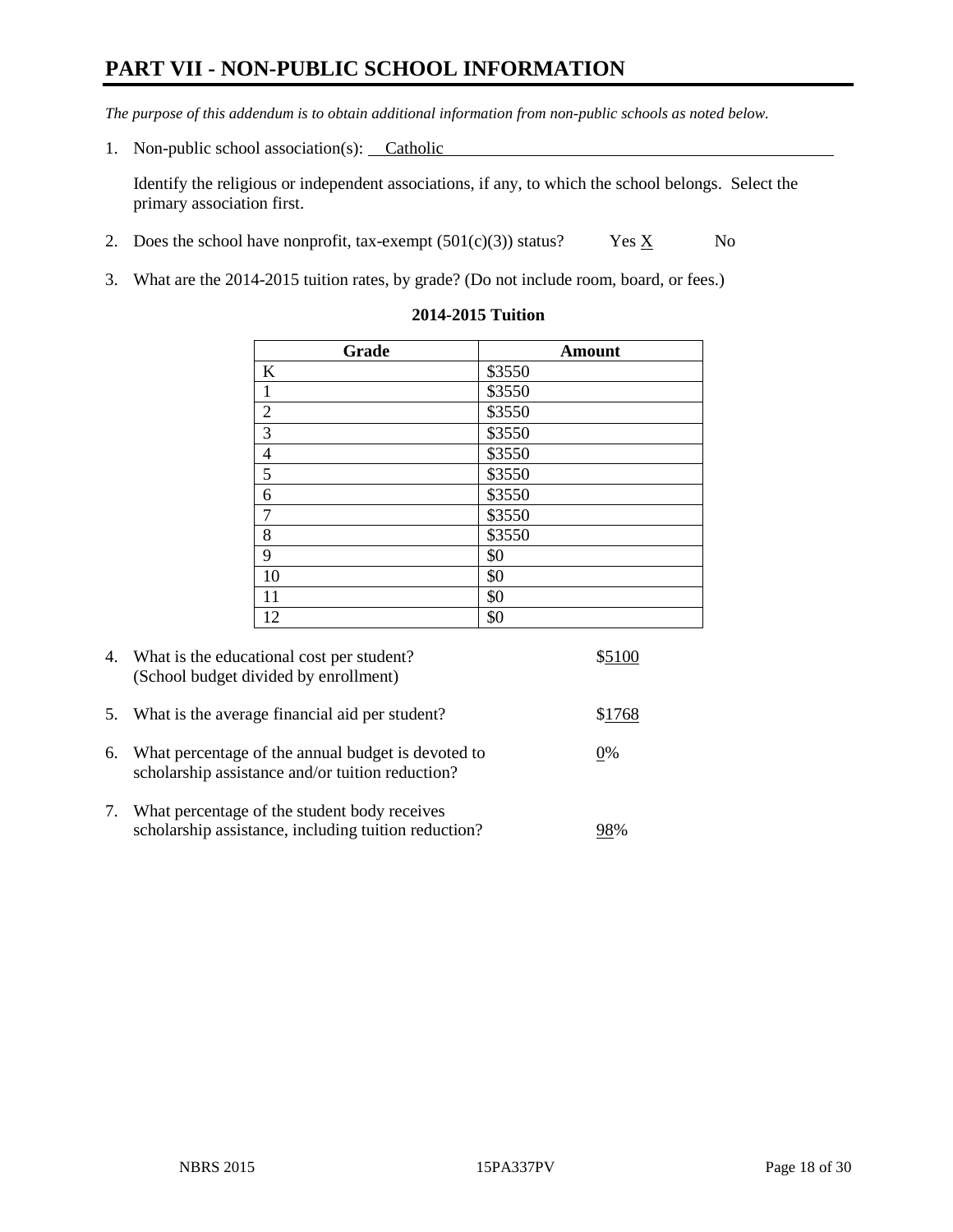| <b>Subject: Math</b>              | <b>Test:</b> Terra Nova 3                |
|-----------------------------------|------------------------------------------|
| Grade: 3                          | <b>Edition/Publication Year: 2012</b>    |
| <b>Publisher: CTB McGraw Hill</b> | Scores are reported here as: Percentiles |

| School Year                      | 2013-2014      | 2012-2013 | 2011-2012 | 2010-2011 | 2009-2010 |
|----------------------------------|----------------|-----------|-----------|-----------|-----------|
| Testing month                    | Mar            | Mar       | Mar       | Mar       | Mar       |
| <b>SCHOOL SCORES</b>             |                |           |           |           |           |
| <b>Average Score</b>             | 79             | 83        | 69        | 65        | 68        |
| Number of students tested        | 38             | 47        | 24        | 32        | 46        |
| Percent of total students tested | 100            | 100       | 100       | 100       | 100       |
| Number of students               |                |           |           |           |           |
| alternatively assessed           |                |           |           |           |           |
| Percent of students              | $\overline{0}$ | $\Omega$  | $\theta$  | $\Omega$  | $\theta$  |
| alternatively assessed           |                |           |           |           |           |
| <b>SUBGROUP SCORES</b>           |                |           |           |           |           |
| 1. Other 1                       |                |           |           |           |           |
| <b>Average Score</b>             |                |           |           |           |           |
| Number of students tested        |                |           |           |           |           |
| 2. Other 2                       |                |           |           |           |           |
| <b>Average Score</b>             |                |           |           |           |           |
| Number of students tested        |                |           |           |           |           |
| 3. Other 3                       |                |           |           |           |           |
| <b>Average Score</b>             |                |           |           |           |           |
| Number of students tested        |                |           |           |           |           |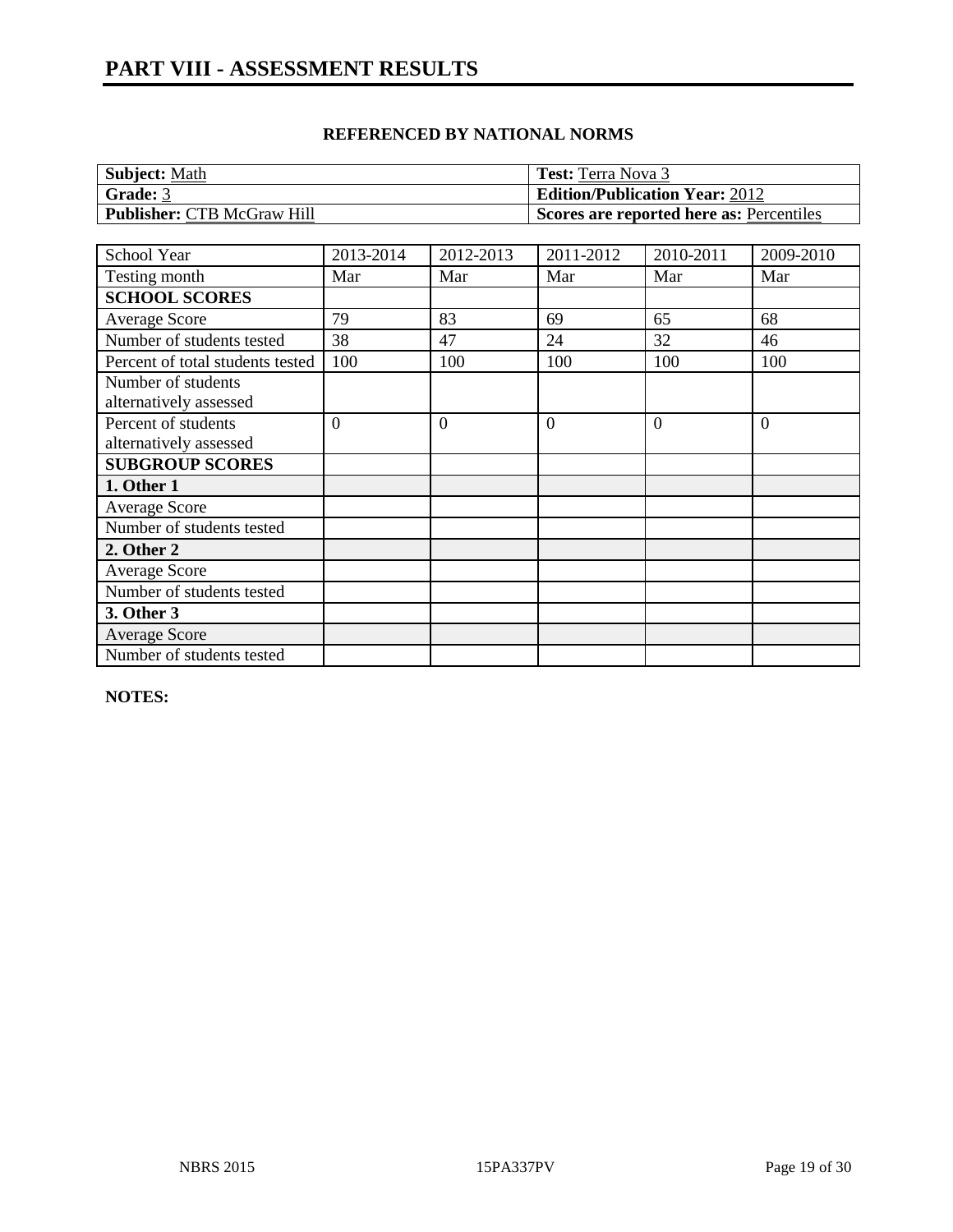| <b>Subject: Math</b>              | <b>Test:</b> Terra Nova 3                |
|-----------------------------------|------------------------------------------|
| <b>Grade: 4</b>                   | <b>Edition/Publication Year: 2012</b>    |
| <b>Publisher: CTB McGraw Hill</b> | Scores are reported here as: Percentiles |

| School Year                                   | 2013-2014      | 2012-2013      | 2011-2012      | 2010-2011 | 2009-2010 |
|-----------------------------------------------|----------------|----------------|----------------|-----------|-----------|
| Testing month                                 | Mar            | Mar            | Mar            | Mar       | Mar       |
| <b>SCHOOL SCORES</b>                          |                |                |                |           |           |
| Average Score                                 | 86             | 79             | 72             | 74        | 71        |
| Number of students tested                     | 46             | 28             | 34             | 42        | 37        |
| Percent of total students tested              | 100            | 100            | 100            | 100       | 100       |
| Number of students<br>alternatively assessed  |                |                |                |           |           |
| Percent of students<br>alternatively assessed | $\overline{0}$ | $\overline{0}$ | $\overline{0}$ | $\theta$  | $\theta$  |
| <b>SUBGROUP SCORES</b>                        |                |                |                |           |           |
| 1. Other 1                                    |                |                |                |           |           |
| <b>Average Score</b>                          |                |                |                |           |           |
| Number of students tested                     |                |                |                |           |           |
| 2. Other 2                                    |                |                |                |           |           |
| <b>Average Score</b>                          |                |                |                |           |           |
| Number of students tested                     |                |                |                |           |           |
| 3. Other 3                                    |                |                |                |           |           |
| <b>Average Score</b>                          |                |                |                |           |           |
| Number of students tested                     |                |                |                |           |           |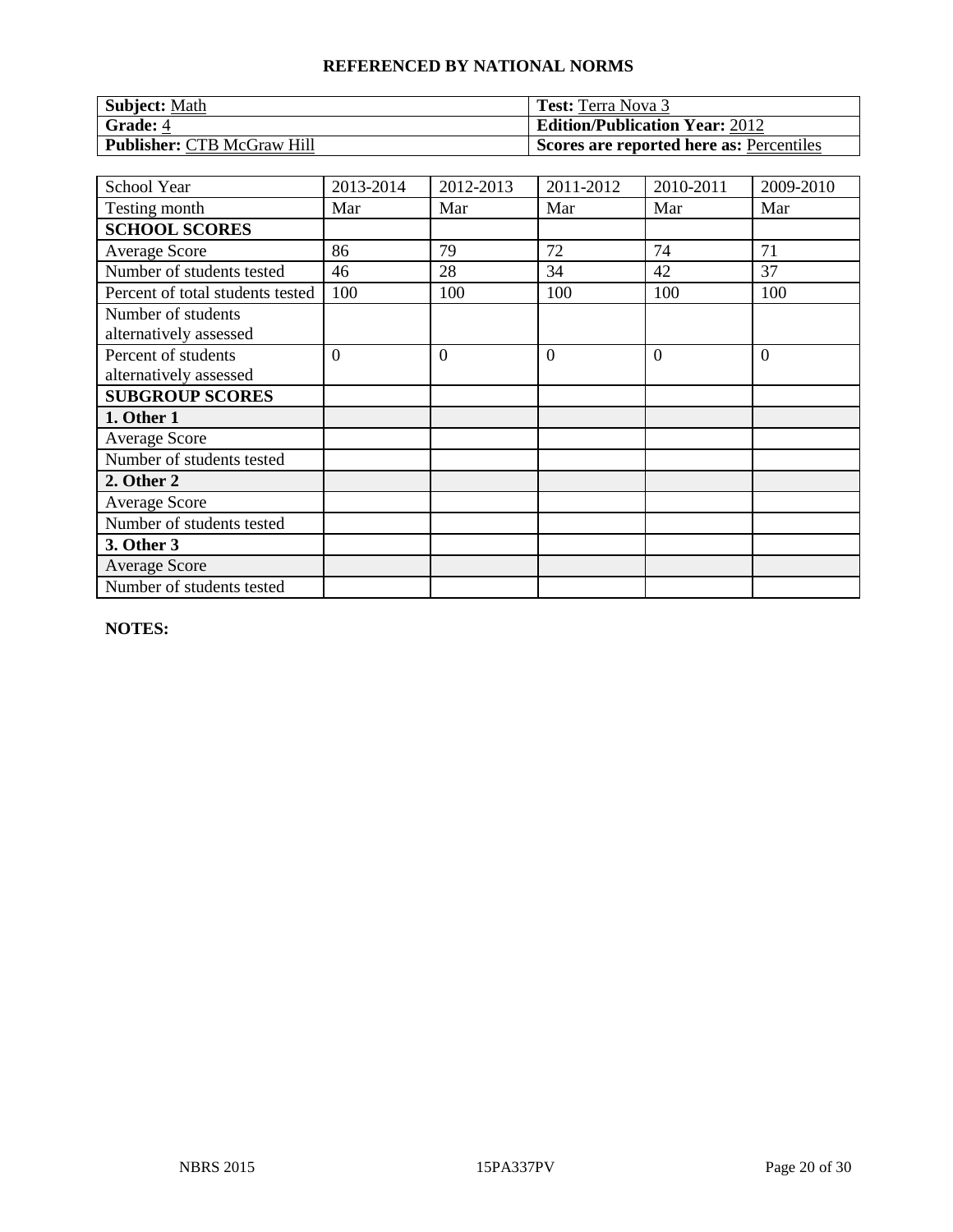| <b>Subject: Math</b>              | <b>Test:</b> Terra Nova 3                |
|-----------------------------------|------------------------------------------|
| Grade: 5                          | <b>Edition/Publication Year: 2012</b>    |
| <b>Publisher: CTB McGraw Hill</b> | Scores are reported here as: Percentiles |

| School Year                                   | 2013-2014 | 2012-2013 | 2011-2012 | 2010-2011 | 2009-2010      |
|-----------------------------------------------|-----------|-----------|-----------|-----------|----------------|
| Testing month                                 | Mar       | Jan       | Jan       | Mar       | Mar            |
| <b>SCHOOL SCORES</b>                          |           |           |           |           |                |
| Average Score                                 | 90        |           |           | 65        | 66             |
| Number of students tested                     | 30        |           |           | 47        | 52             |
| Percent of total students tested              | 100       |           |           | 100       | 100            |
| Number of students<br>alternatively assessed  |           |           |           |           |                |
| Percent of students<br>alternatively assessed | $\theta$  |           |           | $\theta$  | $\overline{0}$ |
| <b>SUBGROUP SCORES</b>                        |           |           |           |           |                |
| 1. Other 1                                    |           |           |           |           |                |
| <b>Average Score</b>                          |           |           |           |           |                |
| Number of students tested                     |           |           |           |           |                |
| 2. Other 2                                    |           |           |           |           |                |
| <b>Average Score</b>                          |           |           |           |           |                |
| Number of students tested                     |           |           |           |           |                |
| 3. Other 3                                    |           |           |           |           |                |
| <b>Average Score</b>                          |           |           |           |           |                |
| Number of students tested                     |           |           |           |           |                |

**NOTES:** Fifth grade did not take the Terra Nova in all years.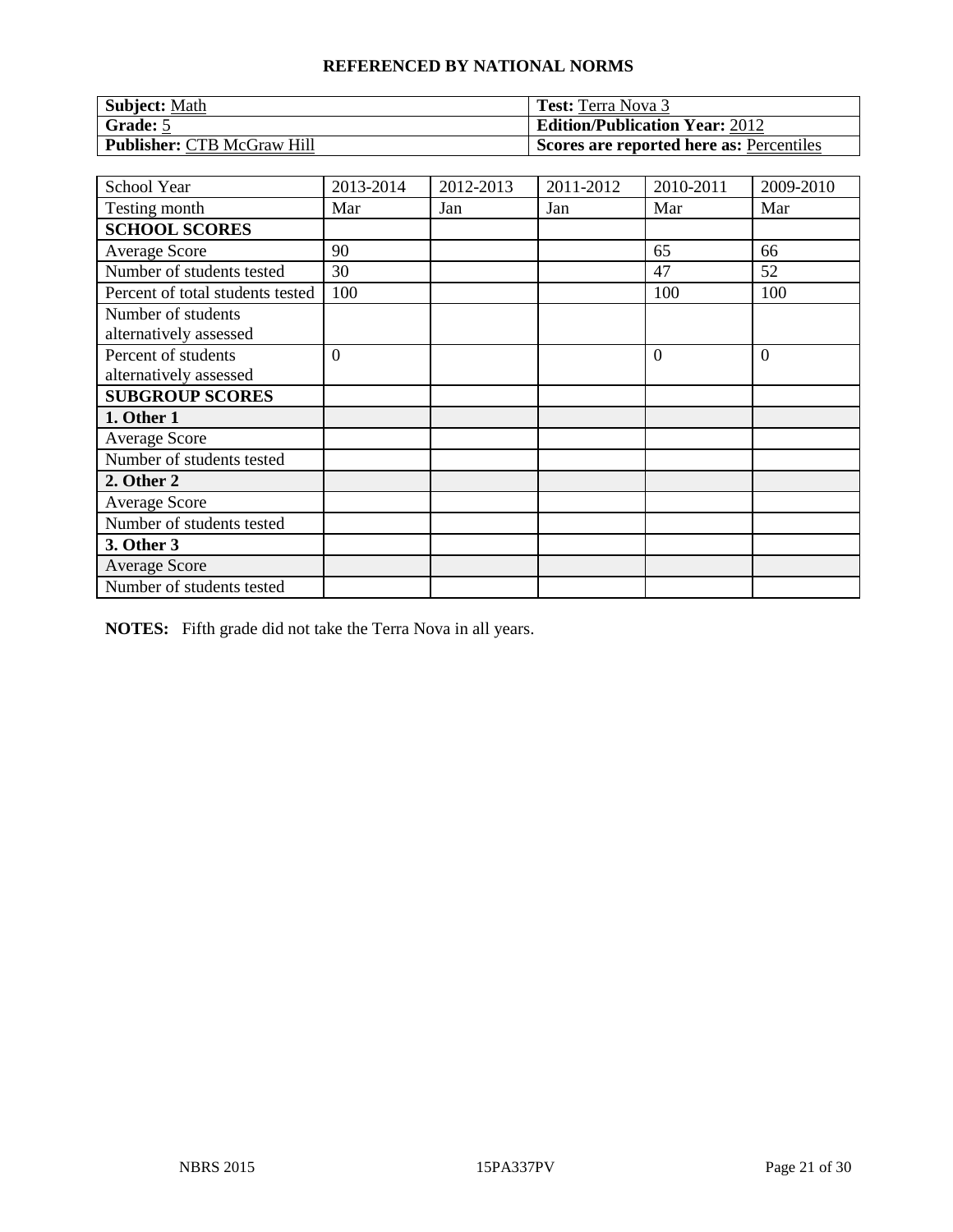| <b>Subject: Math</b>              | <b>Test:</b> Terra Nova 3                |
|-----------------------------------|------------------------------------------|
| Grade: $6$                        | <b>Edition/Publication Year: 2012</b>    |
| <b>Publisher: CTB McGraw Hill</b> | Scores are reported here as: Percentiles |

| School Year                                   | 2013-2014      | 2012-2013      | 2011-2012      | 2010-2011 | 2009-2010 |
|-----------------------------------------------|----------------|----------------|----------------|-----------|-----------|
| Testing month                                 | Mar            | Mar            | Mar            | Mar       | Mar       |
| <b>SCHOOL SCORES</b>                          |                |                |                |           |           |
| Average Score                                 | 84             | 81             | 73             | 72        | 69        |
| Number of students tested                     | 32             | 47             | 38             | 34        | 40        |
| Percent of total students tested              | 100            | 100            | 100            | 100       | 100       |
| Number of students<br>alternatively assessed  |                |                |                |           |           |
| Percent of students<br>alternatively assessed | $\overline{0}$ | $\overline{0}$ | $\overline{0}$ | $\theta$  | $\theta$  |
| <b>SUBGROUP SCORES</b>                        |                |                |                |           |           |
| 1. Other 1                                    |                |                |                |           |           |
| <b>Average Score</b>                          |                |                |                |           |           |
| Number of students tested                     |                |                |                |           |           |
| 2. Other 2                                    |                |                |                |           |           |
| <b>Average Score</b>                          |                |                |                |           |           |
| Number of students tested                     |                |                |                |           |           |
| 3. Other 3                                    |                |                |                |           |           |
| <b>Average Score</b>                          |                |                |                |           |           |
| Number of students tested                     |                |                |                |           |           |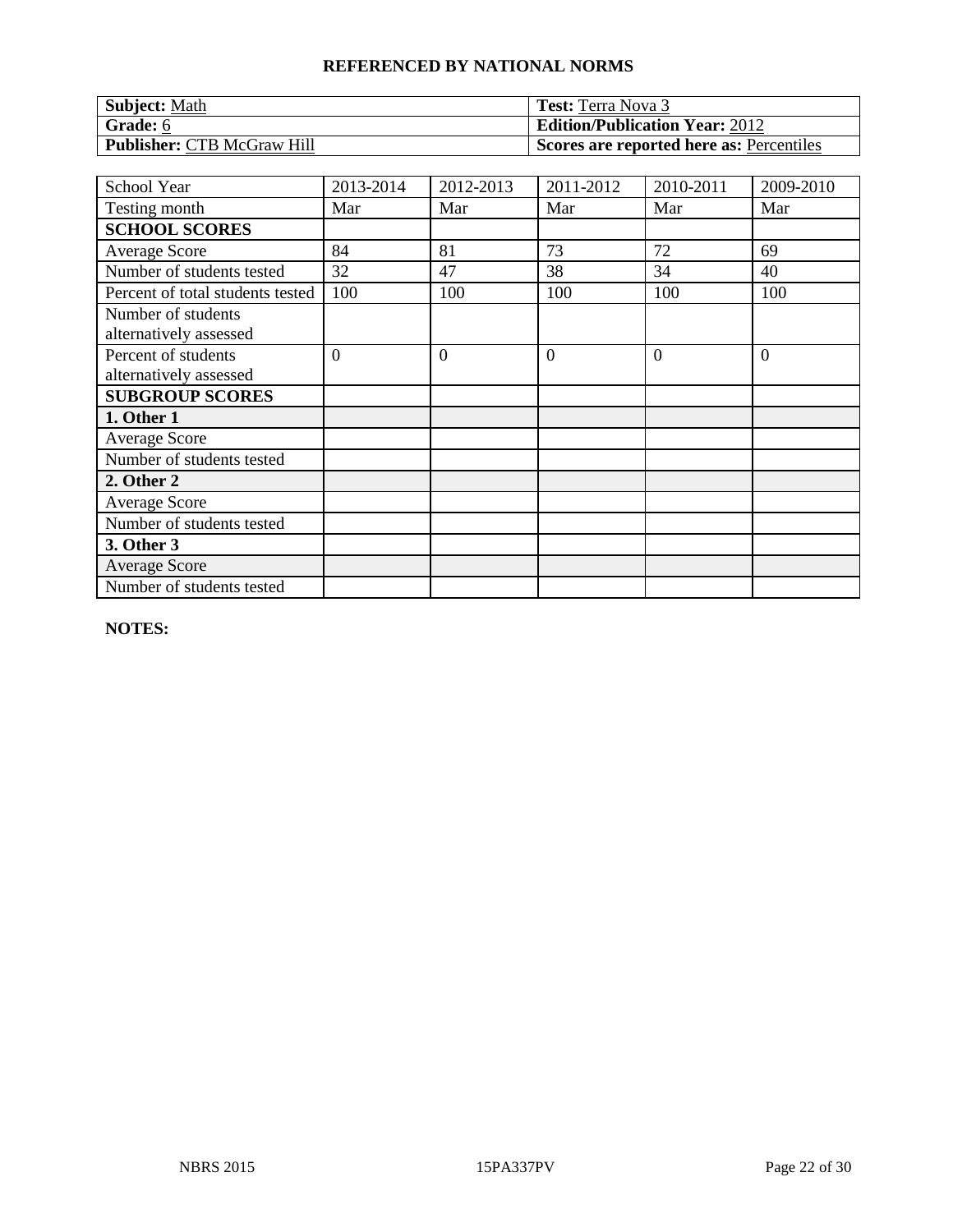| <b>Subject: Math</b>              | <b>Test:</b> Terra Nova 3                |
|-----------------------------------|------------------------------------------|
| Grade: 7                          | <b>Edition/Publication Year: 2012</b>    |
| <b>Publisher: CTB McGraw Hill</b> | Scores are reported here as: Percentiles |

| School Year                                   | 2013-2014      | 2012-2013      | 2011-2012      | 2010-2011 | 2009-2010 |
|-----------------------------------------------|----------------|----------------|----------------|-----------|-----------|
| Testing month                                 | Mar            | Mar            | Mar            | Mar       | Mar       |
| <b>SCHOOL SCORES</b>                          |                |                |                |           |           |
| <b>Average Score</b>                          | 92             | 89             | 75             | 75        | 67        |
| Number of students tested                     | 46             | 38             | 37             | 37        | 31        |
| Percent of total students tested              | 100            | 100            | 100            | 100       | 100       |
| Number of students<br>alternatively assessed  |                |                |                |           |           |
| Percent of students<br>alternatively assessed | $\overline{0}$ | $\overline{0}$ | $\overline{0}$ | $\Omega$  | $\theta$  |
| <b>SUBGROUP SCORES</b>                        |                |                |                |           |           |
| 1. Other 1                                    |                |                |                |           |           |
| <b>Average Score</b>                          |                |                |                |           |           |
| Number of students tested                     |                |                |                |           |           |
| 2. Other 2                                    |                |                |                |           |           |
| <b>Average Score</b>                          |                |                |                |           |           |
| Number of students tested                     |                |                |                |           |           |
| 3. Other 3                                    |                |                |                |           |           |
| <b>Average Score</b>                          |                |                |                |           |           |
| Number of students tested                     |                |                |                |           |           |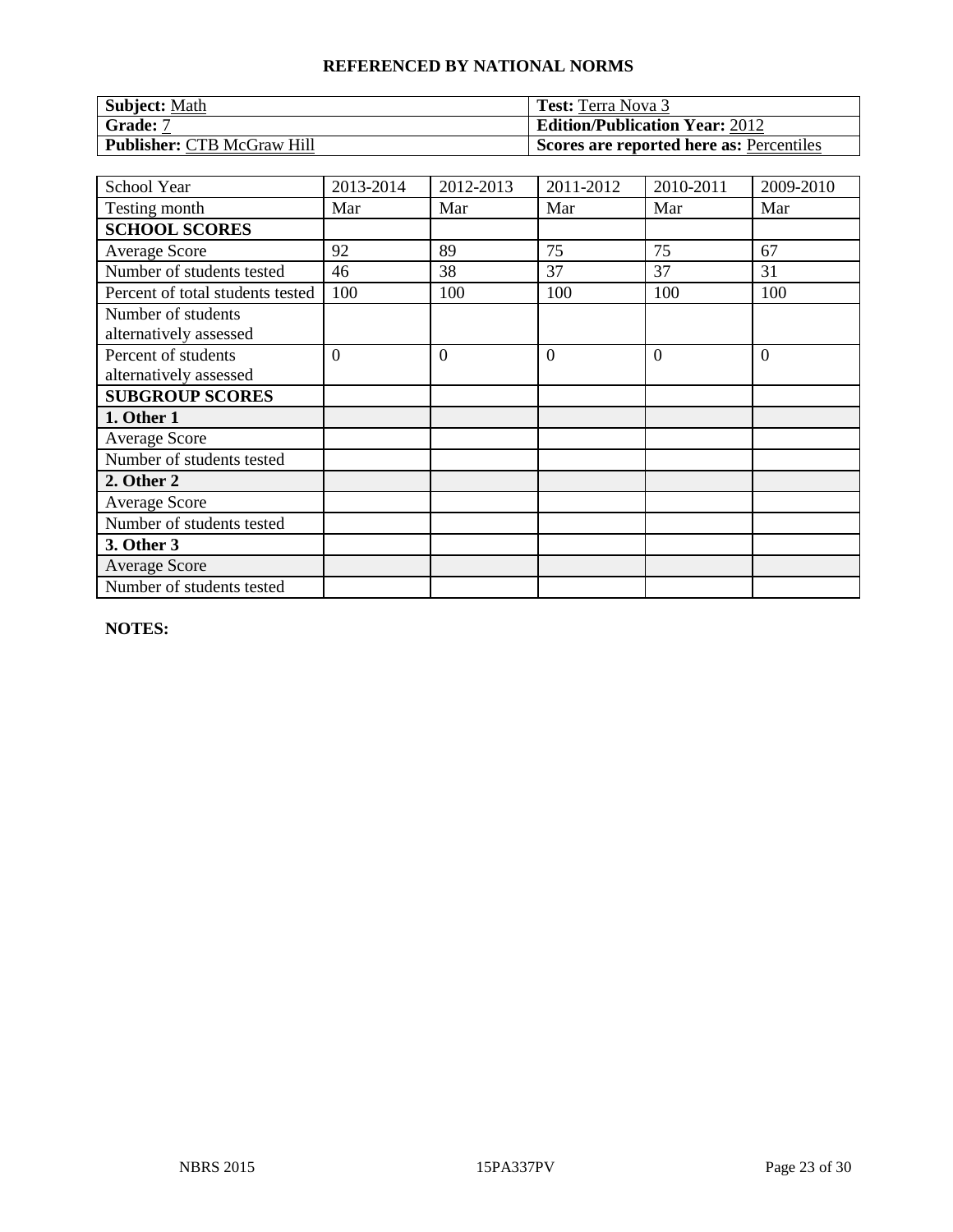| <b>Subject: Math</b>              | <b>Test:</b> Terra Nova 3                |
|-----------------------------------|------------------------------------------|
| Grade: 8                          | <b>Edition/Publication Year: 2012</b>    |
| <b>Publisher: CTB McGraw Hill</b> | Scores are reported here as: Percentiles |

| School Year                      | 2013-2014 | 2012-2013 | 2011-2012 | 2010-2011 | 2009-2010 |
|----------------------------------|-----------|-----------|-----------|-----------|-----------|
| Testing month                    | Jan       | Jan       | Jan       | Mar       | Jan       |
| <b>SCHOOL SCORES</b>             |           |           |           |           |           |
| <b>Average Score</b>             |           |           |           | 71        |           |
| Number of students tested        |           |           |           | 24        |           |
| Percent of total students tested |           |           |           | 100       |           |
| Number of students               |           |           |           |           |           |
| alternatively assessed           |           |           |           |           |           |
| Percent of students              |           |           |           | $\Omega$  |           |
| alternatively assessed           |           |           |           |           |           |
| <b>SUBGROUP SCORES</b>           |           |           |           |           |           |
| 1. Other 1                       |           |           |           |           |           |
| <b>Average Score</b>             |           |           |           |           |           |
| Number of students tested        |           |           |           |           |           |
| 2. Other 2                       |           |           |           |           |           |
| <b>Average Score</b>             |           |           |           |           |           |
| Number of students tested        |           |           |           |           |           |
| 3. Other 3                       |           |           |           |           |           |
| Average Score                    |           |           |           |           |           |
| Number of students tested        |           |           |           |           |           |

**NOTES:** Eighth grade did not take the Terra Nova in all years.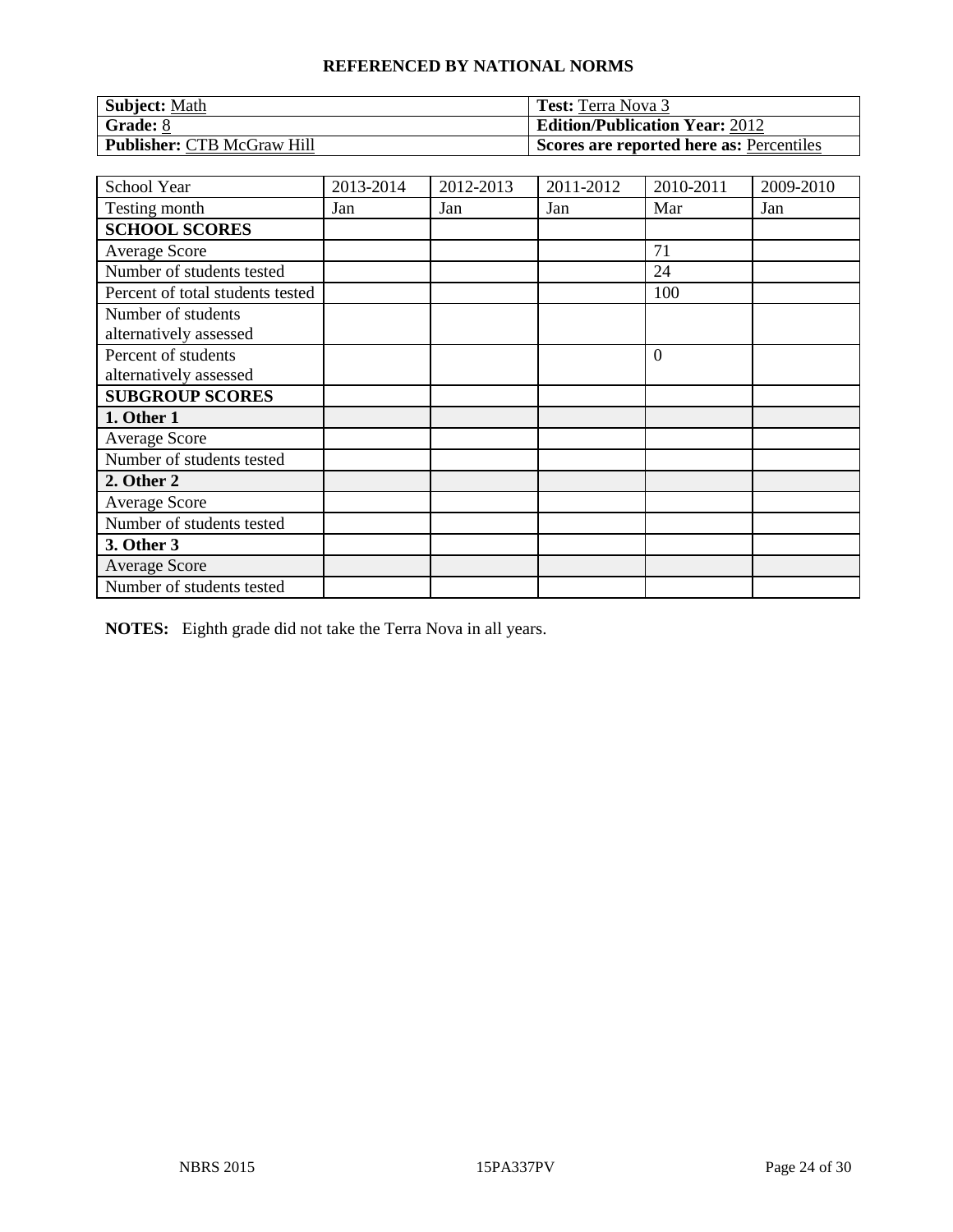| <b>Subject:</b> Reading/ELA       | <b>Test:</b> Terra Nova 3                |
|-----------------------------------|------------------------------------------|
| Grade: 3                          | <b>Edition/Publication Year: 2012</b>    |
| <b>Publisher: CTB McGraw Hill</b> | Scores are reported here as: Percentiles |

| School Year                                   | 2013-2014      | 2012-2013      | 2011-2012      | 2010-2011 | 2009-2010      |
|-----------------------------------------------|----------------|----------------|----------------|-----------|----------------|
| Testing month                                 | Mar            | Mar            | Mar            | Mar       | Mar            |
| <b>SCHOOL SCORES</b>                          |                |                |                |           |                |
| Average Score                                 | 78             | 81             | 68             | 64        | 64             |
| Number of students tested                     | 38             | 47             | 24             | 32        | 46             |
| Percent of total students tested              | 100            | 100            | 100            | 100       | 100            |
| Number of students<br>alternatively assessed  |                |                |                |           |                |
| Percent of students<br>alternatively assessed | $\overline{0}$ | $\overline{0}$ | $\overline{0}$ | $\Omega$  | $\overline{0}$ |
| <b>SUBGROUP SCORES</b>                        |                |                |                |           |                |
| 1. Other 1                                    |                |                |                |           |                |
| <b>Average Score</b>                          |                |                |                |           |                |
| Number of students tested                     |                |                |                |           |                |
| 2. Other 2                                    |                |                |                |           |                |
| <b>Average Score</b>                          |                |                |                |           |                |
| Number of students tested                     |                |                |                |           |                |
| 3. Other 3                                    |                |                |                |           |                |
| <b>Average Score</b>                          |                |                |                |           |                |
| Number of students tested                     |                |                |                |           |                |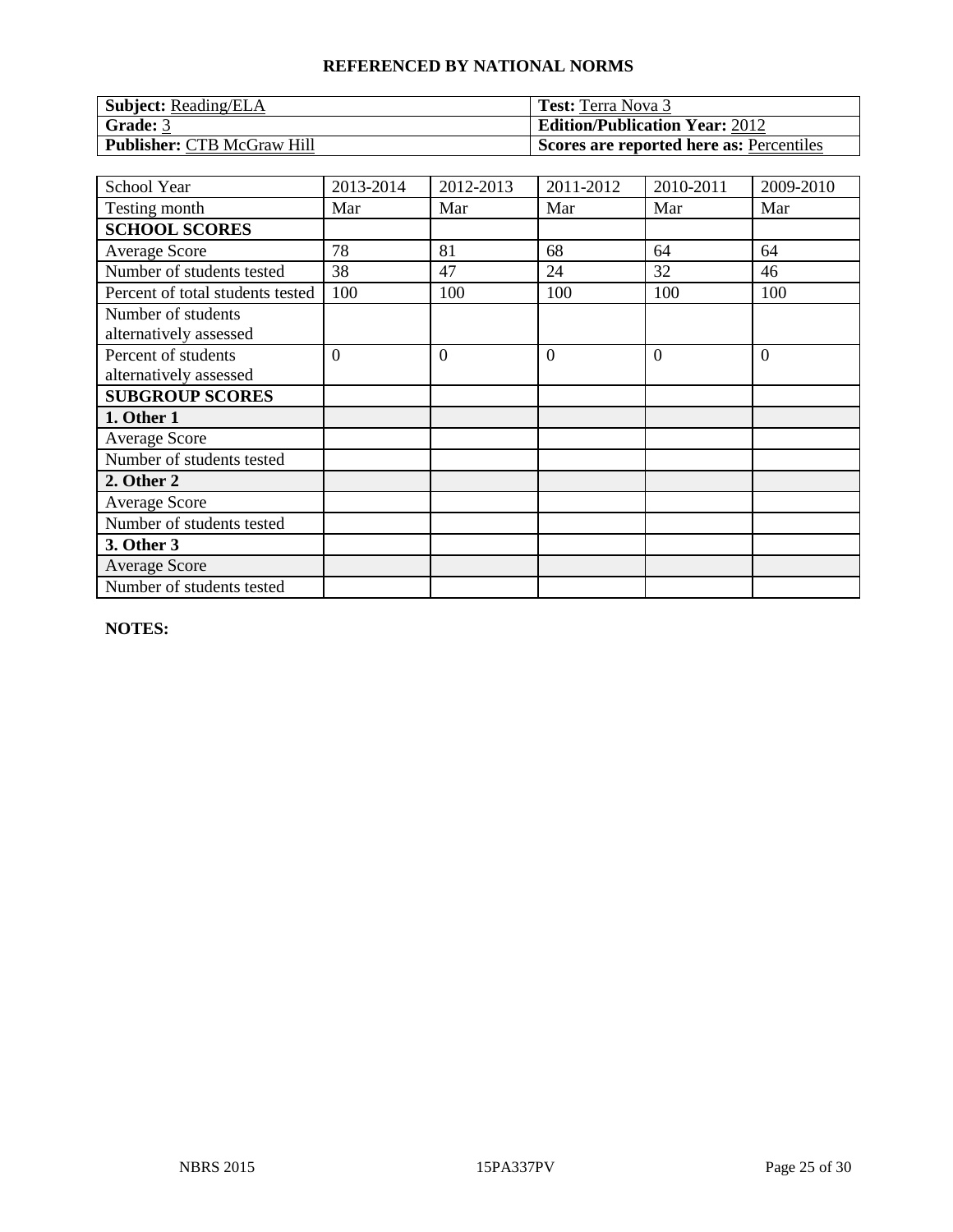| <b>Subject:</b> Reading/ELA       | <b>Test:</b> Terra Nova 3                |
|-----------------------------------|------------------------------------------|
| <b>Grade: 4</b>                   | <b>Edition/Publication Year: 2012</b>    |
| <b>Publisher: CTB McGraw Hill</b> | Scores are reported here as: Percentiles |

| School Year                                   | 2013-2014 | 2012-2013      | 2011-2012      | 2010-2011 | 2009-2010 |
|-----------------------------------------------|-----------|----------------|----------------|-----------|-----------|
| Testing month                                 | Mar       | Mar            | Mar            | Mar       | Mar       |
| <b>SCHOOL SCORES</b>                          |           |                |                |           |           |
| <b>Average Score</b>                          | 86        | 91             | 72             | 70        | 72        |
| Number of students tested                     | 46        | 28             | 34             | 40        | 37        |
| Percent of total students tested              | 100       | 100            | 100            | 100       | 100       |
| Number of students<br>alternatively assessed  |           |                |                |           |           |
| Percent of students<br>alternatively assessed | $\theta$  | $\overline{0}$ | $\overline{0}$ | $\Omega$  | $\theta$  |
| <b>SUBGROUP SCORES</b>                        |           |                |                |           |           |
| 1. Other 1                                    |           |                |                |           |           |
| <b>Average Score</b>                          |           |                |                |           |           |
| Number of students tested                     |           |                |                |           |           |
| 2. Other 2                                    |           |                |                |           |           |
| <b>Average Score</b>                          |           |                |                |           |           |
| Number of students tested                     |           |                |                |           |           |
| 3. Other 3                                    |           |                |                |           |           |
| <b>Average Score</b>                          |           |                |                |           |           |
| Number of students tested                     |           |                |                |           |           |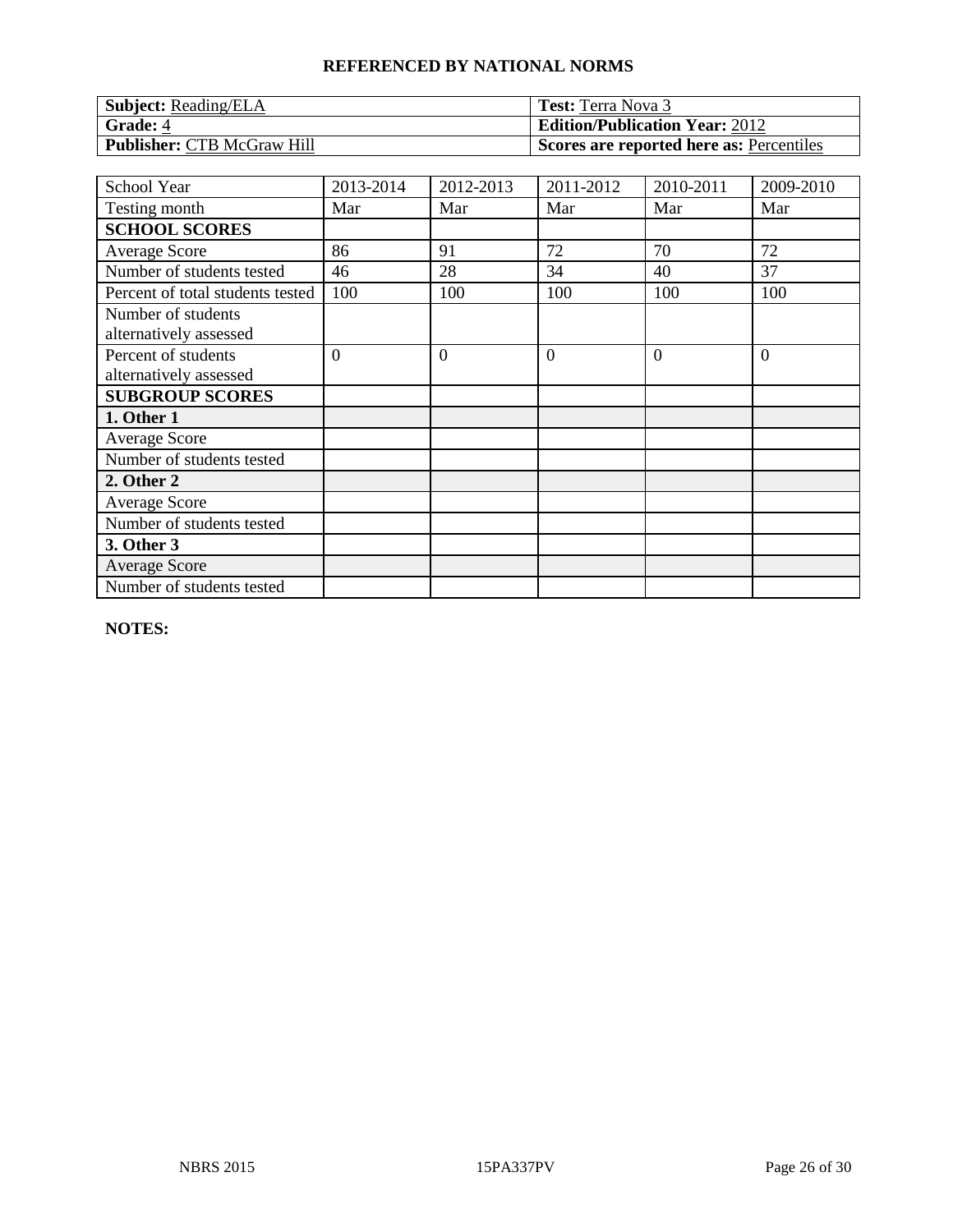| <b>Subject:</b> Reading/ELA       | <b>Test:</b> Terra Nova 3                |
|-----------------------------------|------------------------------------------|
| Grade: 5                          | <b>Edition/Publication Year: 2012</b>    |
| <b>Publisher: CTB McGraw Hill</b> | Scores are reported here as: Percentiles |

| School Year                                   | 2013-2014      | 2012-2013 | 2011-2012 | 2010-2011 | 2009-2010 |
|-----------------------------------------------|----------------|-----------|-----------|-----------|-----------|
| Testing month                                 | Mar            | Jan       | Jan       | Mar       | Mar       |
| <b>SCHOOL SCORES</b>                          |                |           |           |           |           |
| Average Score                                 | 81             |           |           | 65        | 70        |
| Number of students tested                     | 30             |           |           | 48        | 52        |
| Percent of total students tested              | 100            |           |           | 100       | 100       |
| Number of students<br>alternatively assessed  |                |           |           |           |           |
| Percent of students<br>alternatively assessed | $\overline{0}$ |           |           | $\Omega$  | $\theta$  |
| <b>SUBGROUP SCORES</b>                        |                |           |           |           |           |
| 1. Other 1                                    |                |           |           |           |           |
| <b>Average Score</b>                          |                |           |           |           |           |
| Number of students tested                     |                |           |           |           |           |
| 2. Other 2                                    |                |           |           |           |           |
| <b>Average Score</b>                          |                |           |           |           |           |
| Number of students tested                     |                |           |           |           |           |
| 3. Other 3                                    |                |           |           |           |           |
| <b>Average Score</b>                          |                |           |           |           |           |
| Number of students tested                     |                |           |           |           |           |

**NOTES:** Fifth grade did not take the Terra Nova in all years.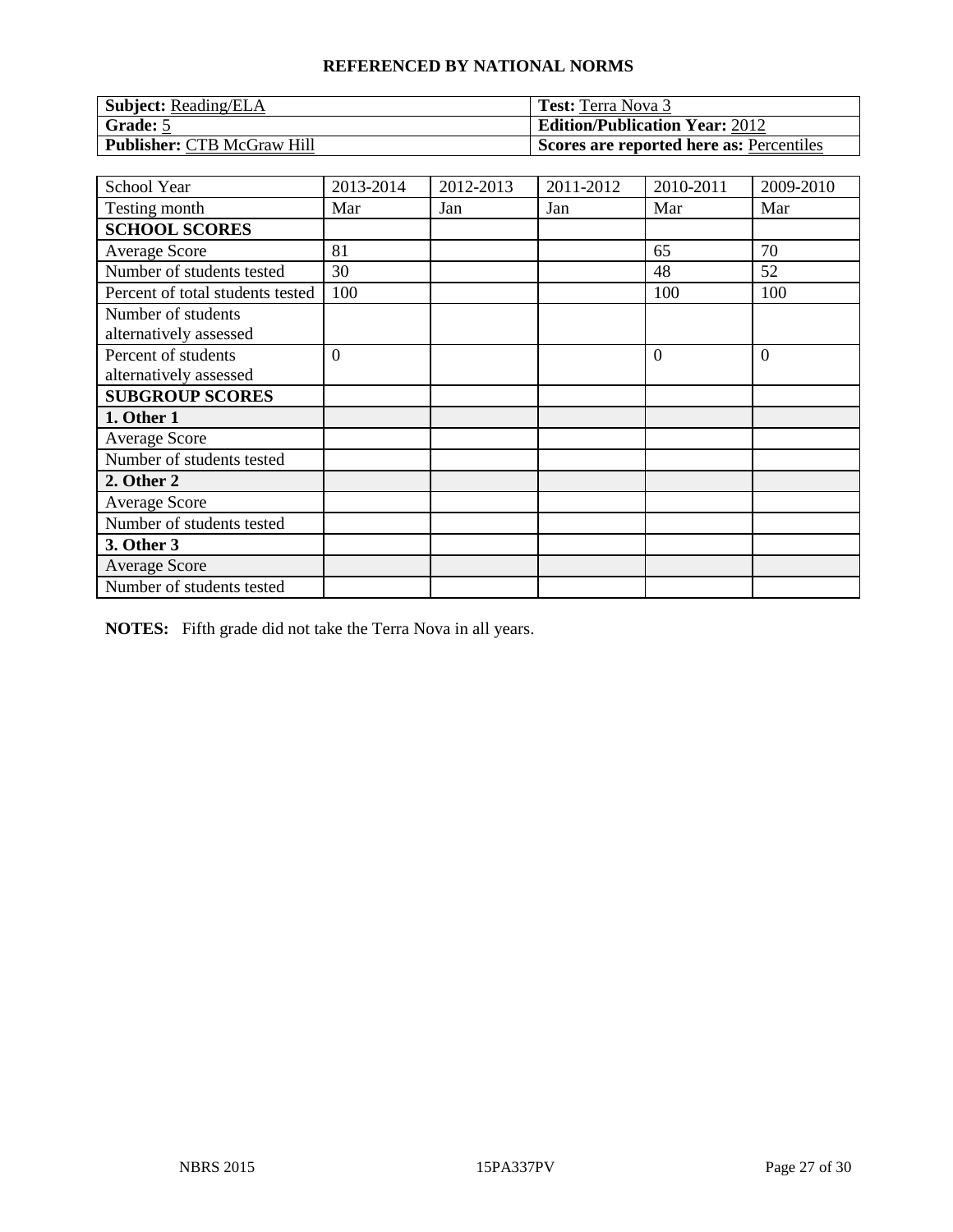| <b>Subject:</b> Reading/ELA       | <b>Test:</b> Terra Nova 3                |
|-----------------------------------|------------------------------------------|
| Grade: 6                          | <b>Edition/Publication Year: 2012</b>    |
| <b>Publisher: CTB McGraw Hill</b> | Scores are reported here as: Percentiles |

| School Year                                   | 2013-2014      | 2012-2013      | 2011-2012      | 2010-2011 | 2009-2010      |
|-----------------------------------------------|----------------|----------------|----------------|-----------|----------------|
| Testing month                                 | Mar            | Mar            | Mar            | Mar       | Mar            |
| <b>SCHOOL SCORES</b>                          |                |                |                |           |                |
| Average Score                                 | 87             | 84             | 75             | 71        | 68             |
| Number of students tested                     | 32             | 47             | 38             | 34        | 40             |
| Percent of total students tested              | 100            | 100            | 100            | 100       | 100            |
| Number of students<br>alternatively assessed  |                |                |                |           |                |
| Percent of students<br>alternatively assessed | $\overline{0}$ | $\overline{0}$ | $\overline{0}$ | $\Omega$  | $\overline{0}$ |
| <b>SUBGROUP SCORES</b>                        |                |                |                |           |                |
| 1. Other 1                                    |                |                |                |           |                |
| <b>Average Score</b>                          |                |                |                |           |                |
| Number of students tested                     |                |                |                |           |                |
| 2. Other 2                                    |                |                |                |           |                |
| <b>Average Score</b>                          |                |                |                |           |                |
| Number of students tested                     |                |                |                |           |                |
| 3. Other 3                                    |                |                |                |           |                |
| <b>Average Score</b>                          |                |                |                |           |                |
| Number of students tested                     |                |                |                |           |                |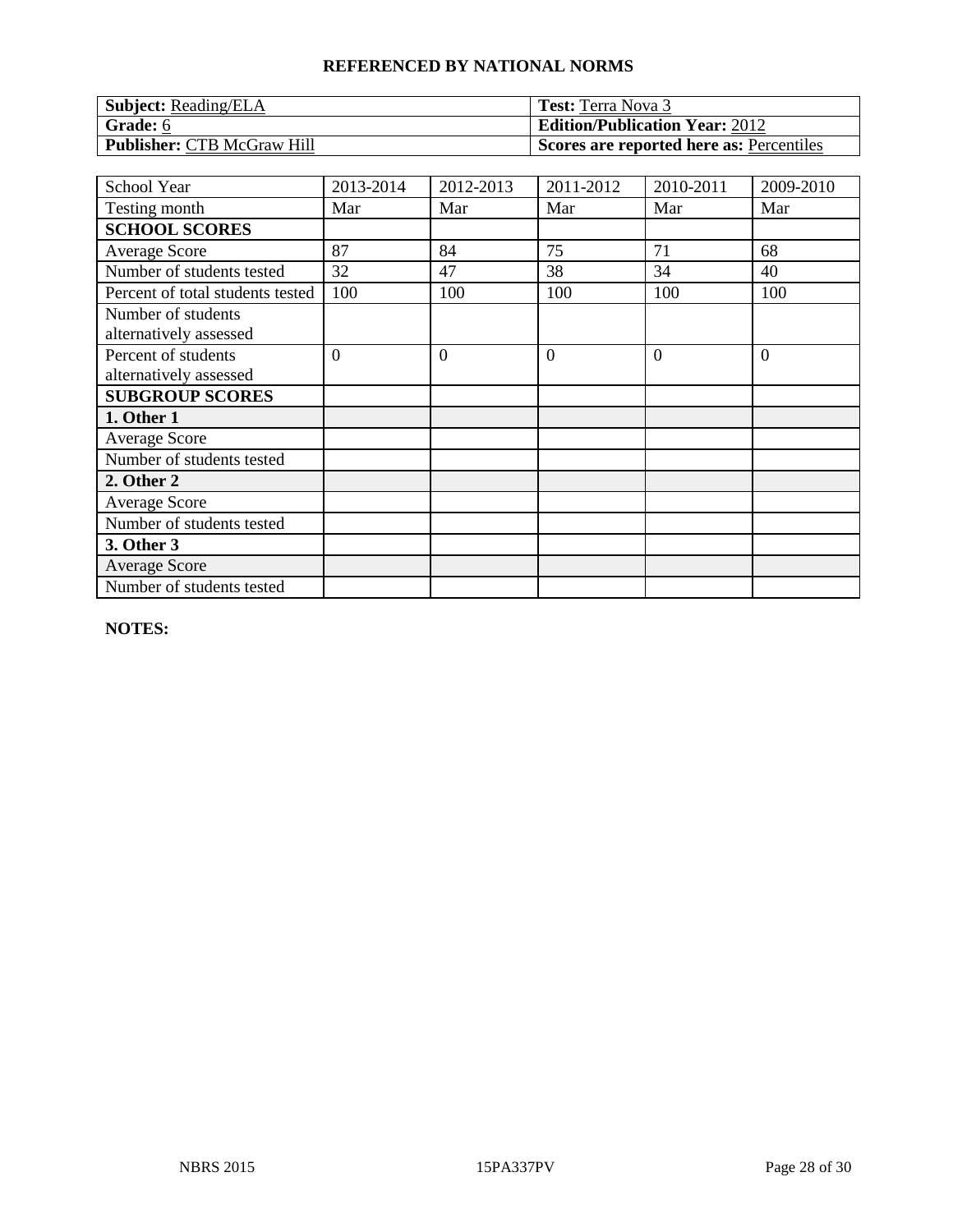| <b>Subject:</b> Reading/ELA       | <b>Test:</b> Terra Nova 3                |
|-----------------------------------|------------------------------------------|
| Grade: 7                          | <b>Edition/Publication Year: 2012</b>    |
| <b>Publisher: CTB McGraw Hill</b> | Scores are reported here as: Percentiles |

| School Year                                   | 2013-2014      | 2012-2013      | 2011-2012      | 2010-2011 | 2009-2010      |
|-----------------------------------------------|----------------|----------------|----------------|-----------|----------------|
| Testing month                                 | Mar            | Mar            | Mar            | Mar       | Mar            |
| <b>SCHOOL SCORES</b>                          |                |                |                |           |                |
| Average Score                                 | 84             | 86             | 68             | 67        | 70             |
| Number of students tested                     | 46             | 38             | 37             | 37        | 31             |
| Percent of total students tested              | 100            | 100            | 100            | 100       | 100            |
| Number of students<br>alternatively assessed  |                |                |                |           |                |
| Percent of students<br>alternatively assessed | $\overline{0}$ | $\overline{0}$ | $\overline{0}$ | $\Omega$  | $\overline{0}$ |
| <b>SUBGROUP SCORES</b>                        |                |                |                |           |                |
| 1. Other 1                                    |                |                |                |           |                |
| <b>Average Score</b>                          |                |                |                |           |                |
| Number of students tested                     |                |                |                |           |                |
| 2. Other 2                                    |                |                |                |           |                |
| <b>Average Score</b>                          |                |                |                |           |                |
| Number of students tested                     |                |                |                |           |                |
| 3. Other 3                                    |                |                |                |           |                |
| <b>Average Score</b>                          |                |                |                |           |                |
| Number of students tested                     |                |                |                |           |                |